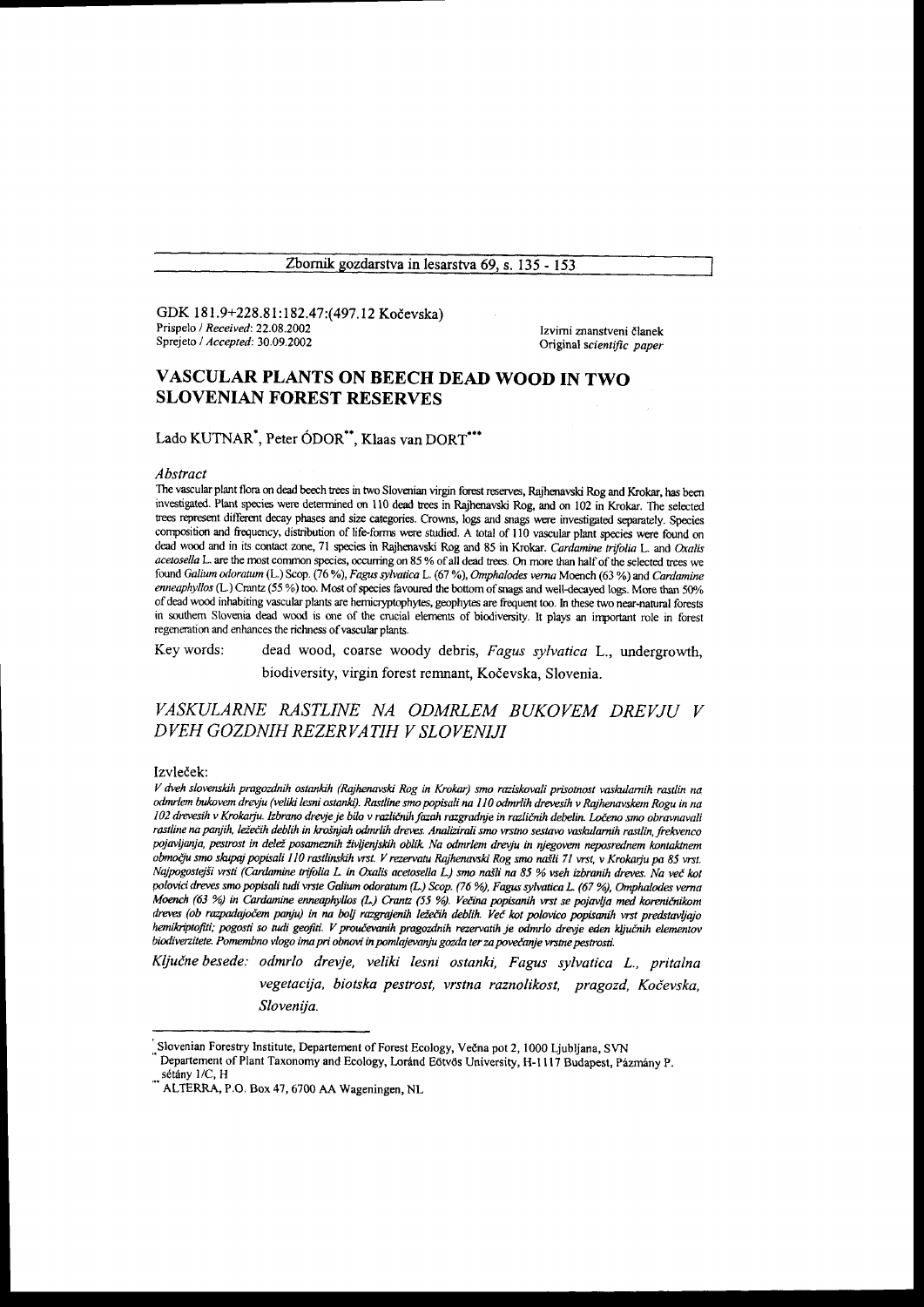| 136                                 |  |
|-------------------------------------|--|
| Zbornik gozdarstva in lesarstva, 69 |  |

# **CONTENTS VSEBINA**

|              | <b>INTRODUCTION</b>           |  |
|--------------|-------------------------------|--|
|              |                               |  |
| $\mathbf{2}$ |                               |  |
|              |                               |  |
| 3            | <b>METHODS</b>                |  |
|              |                               |  |
| 4            | <b>RESULTS AND DISCUSSION</b> |  |
|              |                               |  |
| 5            | <b>CONCLUSIONS</b>            |  |
|              |                               |  |
| 6            |                               |  |
|              | <b>REFERENCES</b>             |  |
|              |                               |  |
|              | <b>ACKNOWLEDGEMENTS</b>       |  |
|              |                               |  |
| 8            | <b>APPENDIX</b>               |  |
|              |                               |  |

i.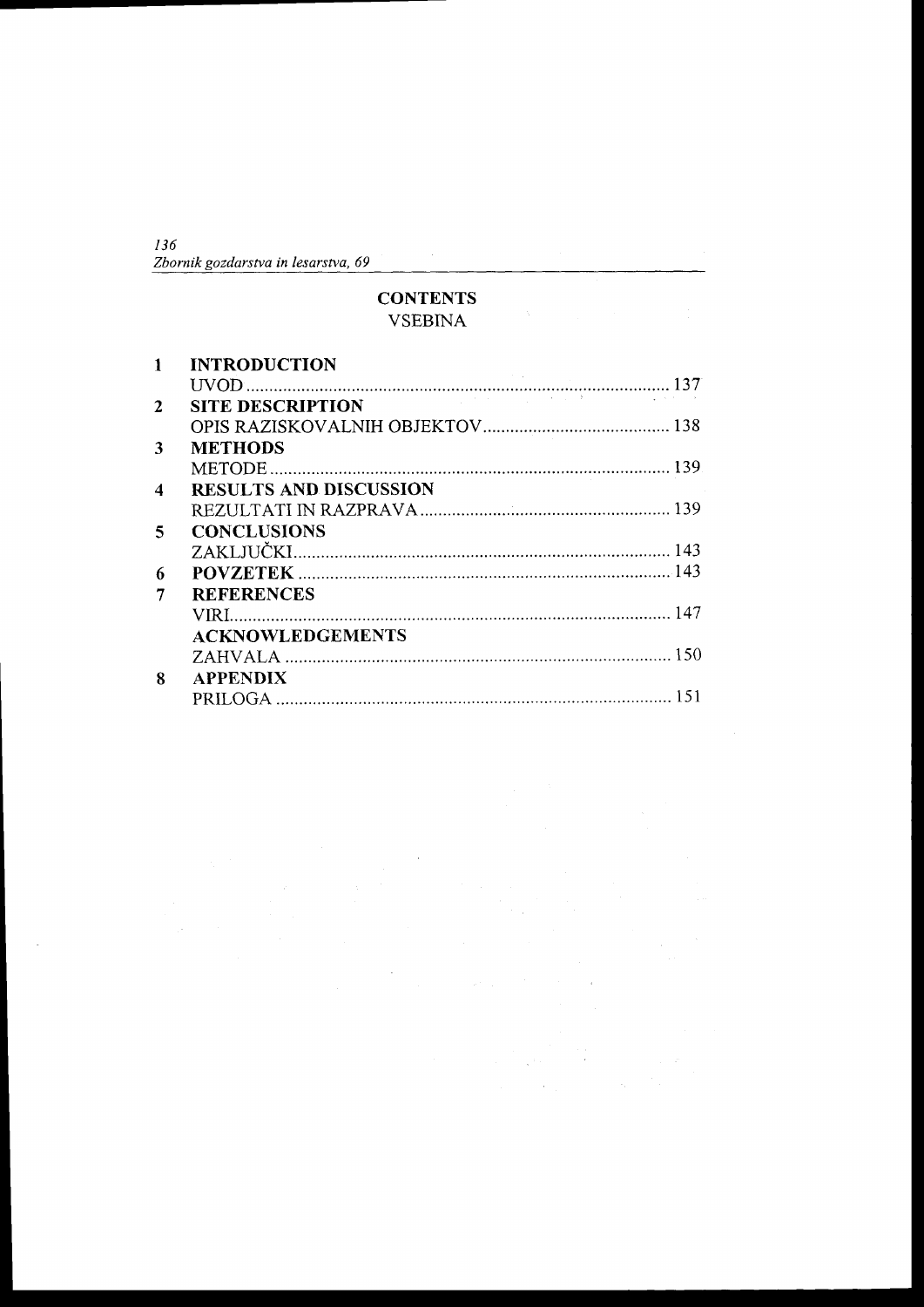#### $\mathbf{1}$ INTRODUCTION {JVOD

Dead wood (or coarse woody debris; CWD) is regarded as an important structural and ecological component of forest ecosystems. It is an important nutrient storage, influences geomorphologic processes, and is essential to a lot of organisms (e.g. fungi, bryophytes, lichens, invertebrates, amphibians, cavity nesting birds and small mammals such as bats) (HARMON et al. 1986, SAMUELSSON / GUSTAFSSON / INGELÖG 1994, CSÓKA 2000). Dead wood offers very favourable conditions for many vascular plants too. Herbaceous plants growing on dead wood usually occur on the forest floor and are seldom if ever obligatory epixylics.

Soil disfurbances connected to tree uprooting (pits, mounds etc.) create important colonisation possibilities for herbaceous plants. Logs have a significant effect on the regeneration of tree species and ferns. In boreal forests nurse logs facilitate seedling establishment of Pseudotsuga menziesii (Mirbel) Franco and Tsuga heterophylla (Raf.) Sarg. in North America and of Picea abies (L.) Karst. in Europe (HARMON et al. 1986, HOFGAARD 1993, SAMUELSSON / GUSTAFSSON / INGELÖG 1994, ESSEEN et al. 1997, ULANOVA 2000). The survival rate of seedlings is higher on logs than on the forest floor.

Unfortunately, all of the European forest stands are influenced by people and only a few near-natural stands exist (PETERKEN 1996, ROSE 1992). In managed stands the amount of dead wood is much less than in near-natural, old-growth forests. It amounts to cca. 5- 10 % in boreal forests (ANDERSSON / HYTTEBORN 1991, LESICA et al. 1991, SAMUELSSON / GUSTAFSSON / INGELÖG 1994, JONSSON 2000), and to cca. 10-20 % in broad-leaved forests (GREEN / PETERKEN 1997, KIRBY et al. 1997, BONČINA 2000a, b, ÓDOR / STANDOVÁR 2001). Unmanaged and managed forests also differ considerably in the quality of dead wood (SODERSTROM 1988, ANDERSSON / HYTTEBORN 1991, RAMBO / MUIR 1998, KRUYS et al. 1999, JONSSON 2000, ODOR / STANDOVAR 2001). In old-growth forests the proportion of large logs and snags is high, the distribution of decay stages is more even and logs of different sizes and decay phases are continuously present in time. In managed stands, however, the proportion of fine woody debris (small branches and logs) and stumps is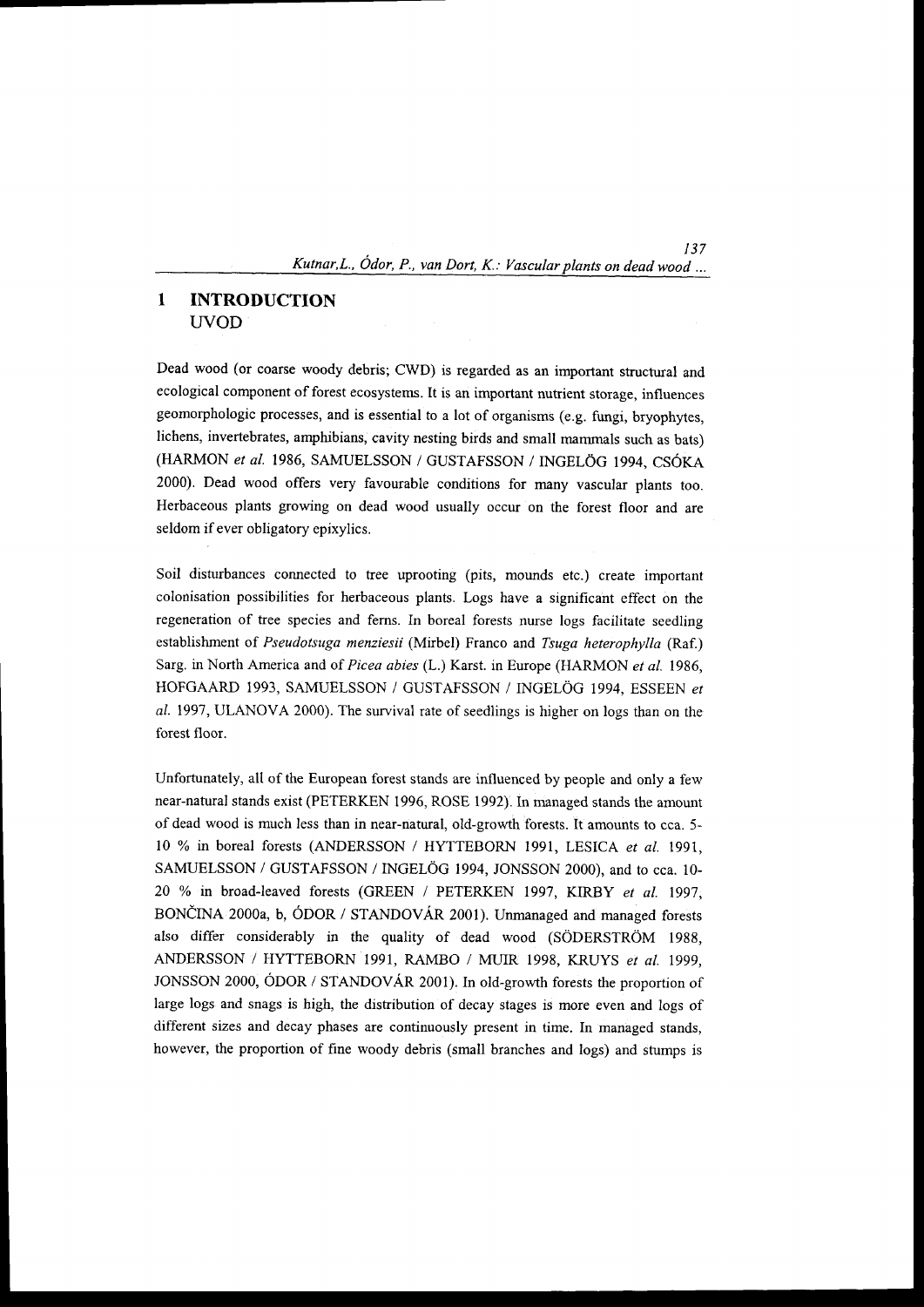high, well-decayed logs are under-represented and the presence of dead wood depends mainly on forestry activities (CHRISTENSEN / EMBORG 1996, KRUYS et al. 1999, CSOKA 2000). As a consequence of the restricted availability of dead wood in managed forests, especially when logs of greater size are missing, the diversity of wood inhabiting organisms is much lower compared with near-natural stands. This is shown for bryophytes and vasculars (AUDE / LAWESSON 1998, LESICA et al. 1991, GUSTAFSSON / HALLINGBACK 1988, ANDERSSON / HYTTEBORN 1991, SÖDERSTRÖM 1988, ÓDOR / STANDOVÁR 2001, RAMBO / MUIR 1998). Studies on fungi (SILLER 1986, SIPPOLA / RENVALL 1999), invertebrates (SIITONEN 2001) and cavity nesting birds (SANDSTRÖM 1992) lead to the same conclusion.

Two near-natural forest reserves are Rajhenavski Rog and Krokar located near Kočevje in Slovenia. Both reserves contain old beech and fir dominated stands with a multilayered canopy, a mosaic of different development phases and a high amount of dead wood. Some studies from these reserves include vascular plants, fungi, bryophytes and lichens (PUNCER / ZUPANČIČ 1970, PUNCER / WOJTERSKI / ZUPANČIČ 1974, MARINČEK / PUNCER / ZUPANČIČ 1980, PUNCER 1980, HOČEVAR et al. 1985, 1995, ZUPANČIČ / PUNCER 1995). However the vascular plants on dead wood were not studied in detail yet. This study describes the dead wood inhabiting flora of these stands, characterising the frequencies of the species and their status.

### $\overline{2}$ SITE DESCRIPTION OPIS RAZISKOVALNIH OBJEKTOV

The two sites investigated are located in the northern part of Dinaric mountains, near Kočevje in southern Slovenia. The elevation is between 850 and 900 m a.s.l., and the bedrock is dolomite intermixed with limestone. The climate of these regions is montane Dinaric with an annual precipitation of about 1500 mm. Both reserves had been virgin forests until 1894, when they were taken out of exploitation with the first forest management plan. Minor fellings were recorded on the edges of Rajhenavski Rog in 1948, while Krokar was closed to the public until 1990. Stand structure, regeneration, and spatial distribution of forest developmental phases have been studied in these reserves in detail, mainly in Rajhenavski Rog (BONČINA 1999). Phytosociological relations of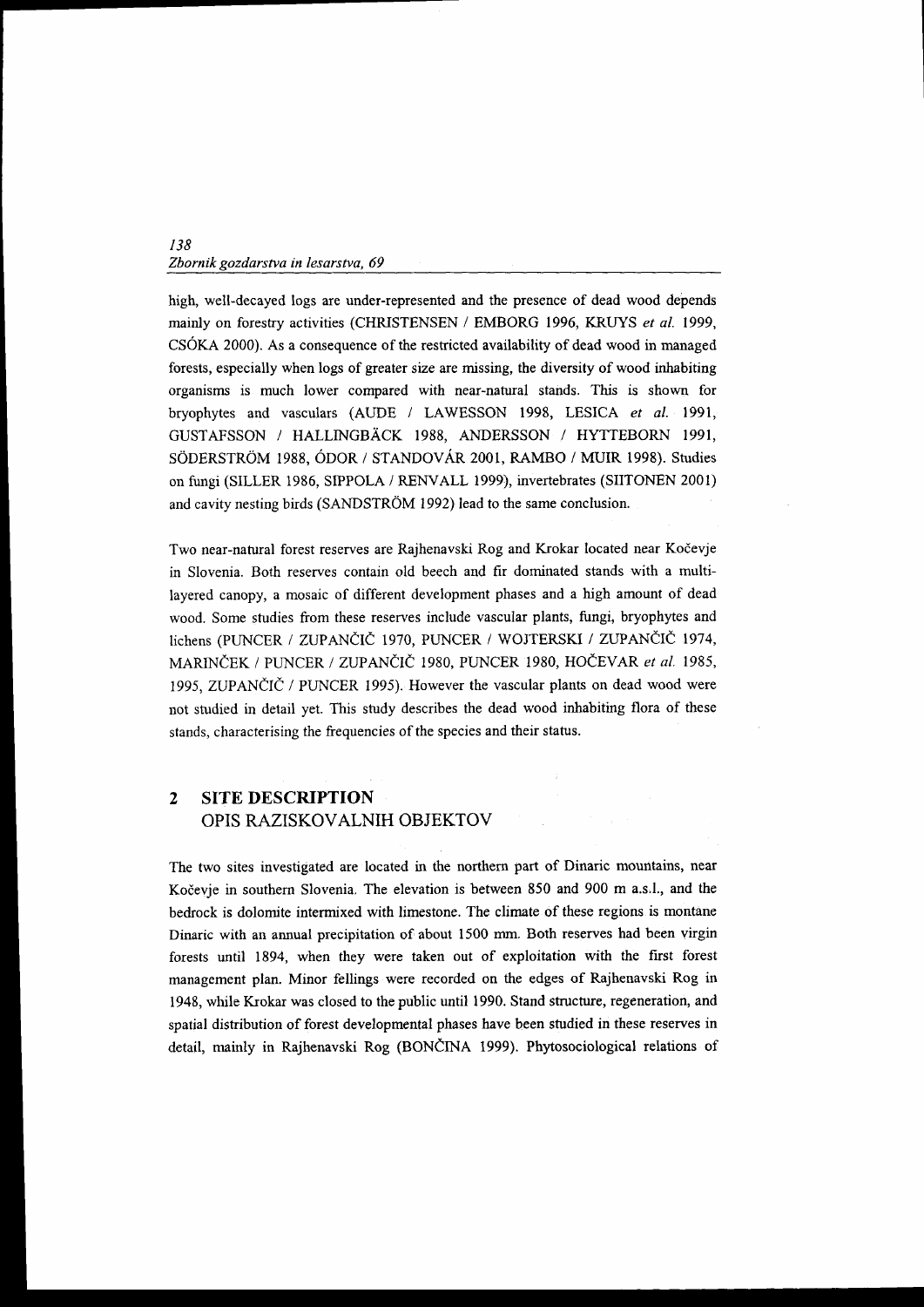139

ground flora of both reserves have also been studied (PUNCER / ZUPANČIČ 1970, PUNCER / WOJTERSKI / ZUPANČIČ 1974, PUNCER 1980, HOČEVAR et al. 1985, 1995, ZUPANCIC / PUNCER 1995). The amount of dead trees is high, 284 m<sup>3</sup>/ha in Rajhenavski Rog and 153 m<sup>3</sup>/ha in Krokar, all of the decay phases and size categories are represented in dead wood (HARTMAN 1999).

#### 3 METHODS METODE

Altogether 212 dead beech trees were selected: 110 in the southern part of Forest Reserve Rajhenavski Rog, and 102 in the southern part of Forest Reserve Krokar. The selected trees represent all of the decay phases (ODOR / STANDOVAR 2001) and size categories. In autumn of 2001 and springtime of 2002, all of the vascular species were registered on the selected trees including snags, logs, crowns, tree bases (soil contact zone at the bottom of snags) and uprooted parts. For survey of vascular plants on CWD we used following abundance (cover) categories: 1 - very rare (cover very few); 2 - rare (cover few); 3 - frequent (large patch); 4 - frequent, dominant (large cover, dominant). The nomenclature followed TRPIN / VREŠ (1995) and MARTINČIČ et al. (1999). Species richness and frequency of species occurrence were calculated. Based on the list of plant species and their frequency, the distribution of Raunkiaer's life-forms categories (1934, cited by MARTINČIČ et al. 1999) were analysed.

#### $\overline{\mathbf{4}}$ RESULTS AND DISCUSSION REZULTATI IN RAZPRAVA

A total of I l0 species was recorded during the field sampling, 7l in Rajhenavski Rog and 85 in Krokar. Total number of occurrences is 1.359 in Rajhenavski Rog, and 1.387 in Krokar. In Rajhenavski Rog the mean species richness per tree is  $9.97 \pm 4.82$  (standard deviation) ranging from 2 to 29; in Krokar  $11,13\pm5,25$  and ranging from 0 to 26, respectively.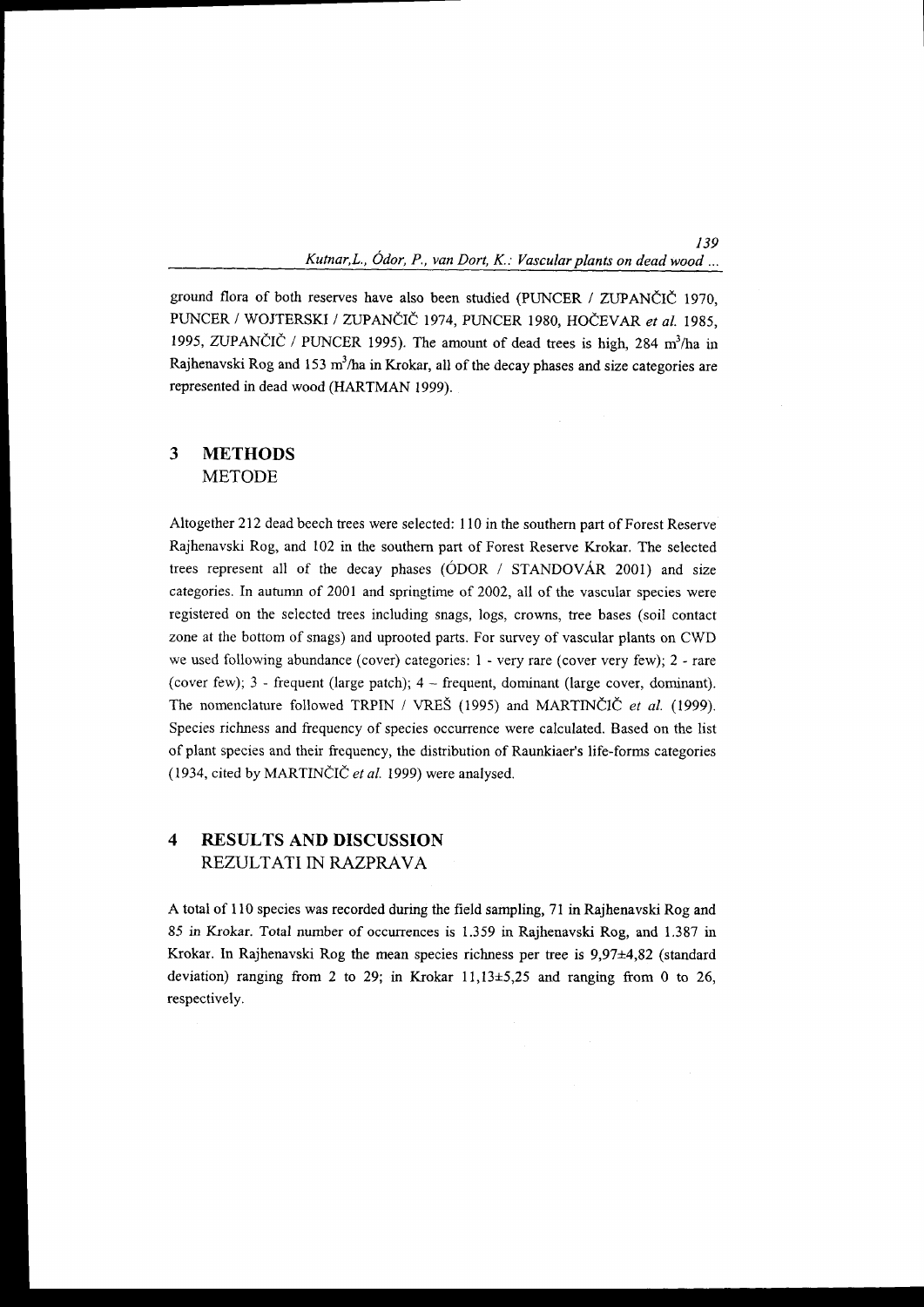The most common species are *Cardamine trifolia* L. and *Oxalis acetosella* L. (Table 1). In both two sites together they occur on 85 % of all 212 selected dead trees. Cardamine trifolia occurs on 92.7 % of the selected trees in Rajhenavski Rog and on 77.5 % in Krokar. Oxalis acetosella is present on 91.8 % of the selected trees in Rajhenavski Rog and on 78.4 % in Krokar. On more than half of all selected trees we found Galium odoratum (L.) Scop., Fagus sylvatica L., omphalodes verna Moench, cardamine enneaphyllos (L.) Crantz. Species present on more than one third of the selected trees are Galium odoratum, Fagus sylvatica, Omphalodes verna, Abies alba Mill., Brachypodium sylvaticum (Huds.) P. Beauv., Cardamine enneaphyllos, Senecio fuchsii C. C. Gmelin in Rajhenavski Rog, and Galium odoratum, Cardamine enneaphyllos, Anemone nemorosa L., Omphalodes verna, Fagus sylvatica, Mercurialis perennis L., Galeobdolon luteum agg., Isopyrum thalictroides L., Acer pseudoplatanus L. in Krokar.

The regeneration of the two dominant tree species (*Fagus sylvatica* and *Abies alba*) is quite different in two sites (Appendix 1). While beech seedlings are very common in both sites fir is restricted to Rajhenavski Rog, although rnature fir-trees are corrunon in both sites. Probably grazing pressure is much higher in Krokar and animals prefer fir saplings above beech. Fir establishment is also dependent on high air humrdity. Humidity is much higher in Rajhenavski Rog than in Krokar because of its sheltered position, the presence of karst holes ("vrtače") and the dense beech regeneration in the lower part of the forest.

Brachypodium sylvaticum, Sanicula europaea L., Fragaria yesca L., Polystichum aculeatum (L.) Roth are more frequent on dead trees in Rajhenavski Rog than in Krokar. These are differential species of Rajhenavski Rog vs. Krokar. In Krokar geophytes as Anemone nemorosa, Isopyrum thalictroides, Cardamine enneaphyllos, Leucojum vernunt L. Cardamine bulbifera (L.) Crantz and Allium ursinum (L.) are much more frequent than in Rajhenavski Rog. Other differential species of Krokar vs. Rajhenavski Rog are Mercurialis perennis, Acer pseudoplatanus and Veronica montanaL.

Plants occur mostly on logs: 52,7 % of total number of 2.746. Very few species are found on the crowns of dead trees (only  $4.2$  % of total number of occurrences).

The majority of plant records was made at the bottom of snags (leg of the snag) and on well-decayed logs. Plants colonising dead trees in early decay phases are very rare.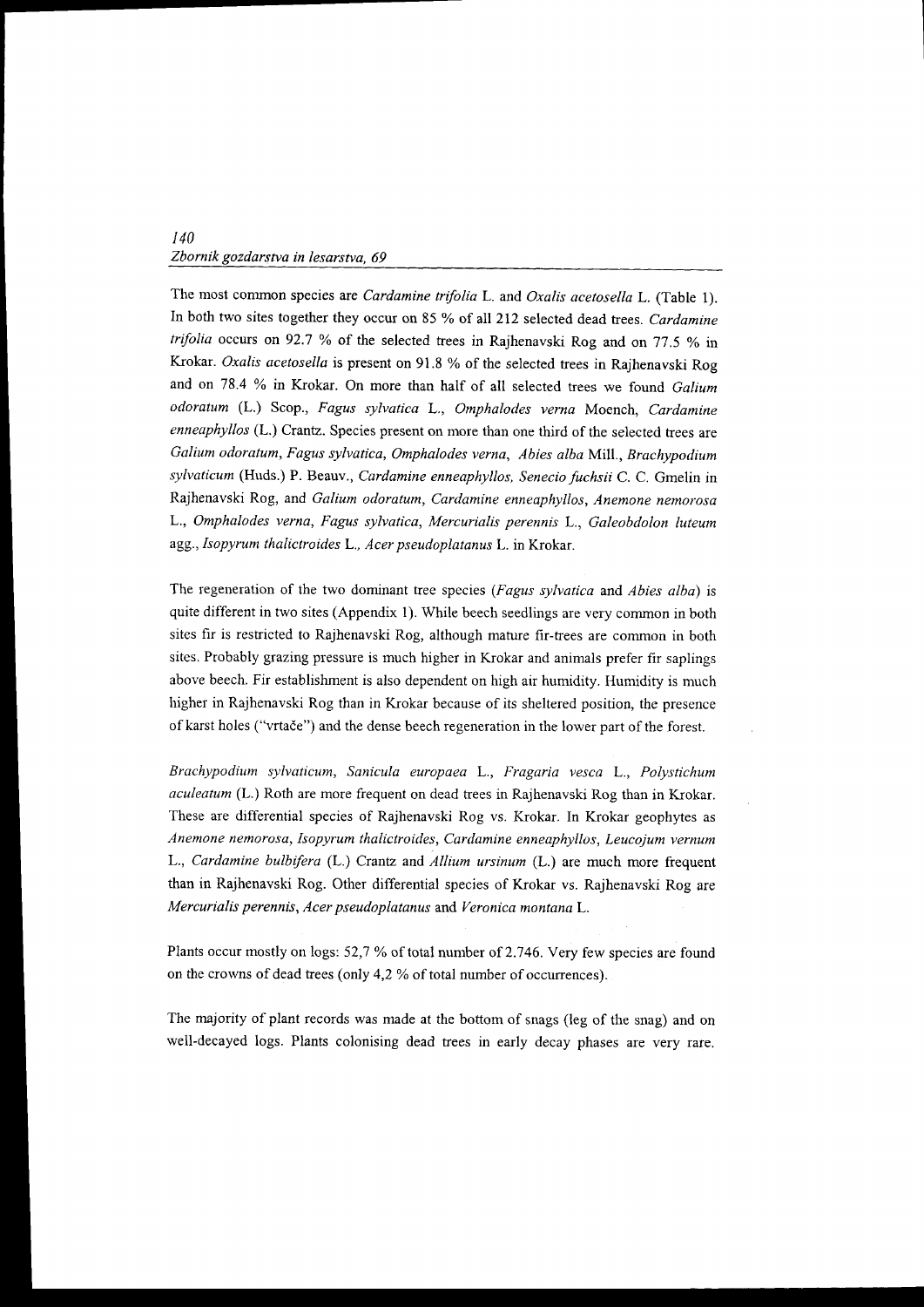Oxalis acetosella, Cardamine trifolia, and seedlings of Fagus sylvatica and Abies alba are the most common. They mostly establish themselves in the fissures of bark.

In Rajhenavski Rog among the most common species Fagus sylvatica and Cardamine trifolia have the highest average estimation of abundance (cover estimation). In Krokar Oxalis acetosella, Galium odoratum and Anemone nemorosa have the highest average estimation.

In both sites the dominant Raunkiaer's life form is hemicryptophyte (Table l). Judged by the species as well as by the number of occurrences, hemicryptophytes represent around 50Yo or even more of all records. Second in importance are the geophytes. Both lists show a higher frequency for Krokar. Especially in occurrence list of Rajhenavski Rog the mega-phanerophytes form a relatively large group. Apart from juveniles of the dominant tree-species Fagus sylvatica and Abies alba also Acer pseudoplatanus is quite frequent, thus sfressing dead wood as an important substrafum for tree regeneration. Picea abies and Prunus avlum L. are recorded in Rajhenavski Rog. In Krokar Acer obtusatum W. & K. ex Willd. is recorded too.

- Table l: Distribution of different life-forms categories in percentages in Rajhenavski Rog and Krokar based on presence and number of occurrences (crowns, logs, snags). Life-forms categories: mP - megaphanerophyte, nP - nano-phanerophyte, Ch - chamaephyte, H hemicryptophyte,  $G$  - geophyte,  $T$  - therophyte.
- Preglednica 1: Deleži življenjskih oblik v rezervatih Rajhenavski Rog in Krokar; izračunani so na osnovi seznama rastlinskih vrst in na osnovi pojavljanja po delih dreves (ležeče krošnje, ležeča debla, panji); življenjske oblike rastlin: mP - megafanerofit, nP - nanofanerofit, Ch hamefit,  $H$  - hemikriptofit,  $G$  - geofit,  $T$  - terofit

|                 | Presence $(in %) /$ |                                 |    |      |     |                           |    | Proportion in occurrences (in %)/ |  |  |  |     |
|-----------------|---------------------|---------------------------------|----|------|-----|---------------------------|----|-----------------------------------|--|--|--|-----|
|                 |                     | Delež v seznamu rastlin $(v\%)$ |    |      |     | Delež v pojavljanju (v %) |    |                                   |  |  |  |     |
|                 | mP                  |                                 | Ch |      |     |                           | mP | nP                                |  |  |  |     |
| Rajhenavski Rog |                     |                                 |    | ۰– ۱ | 8.3 |                           |    |                                   |  |  |  |     |
| Krokar          |                     |                                 |    | --   |     |                           | 70 |                                   |  |  |  | 0.6 |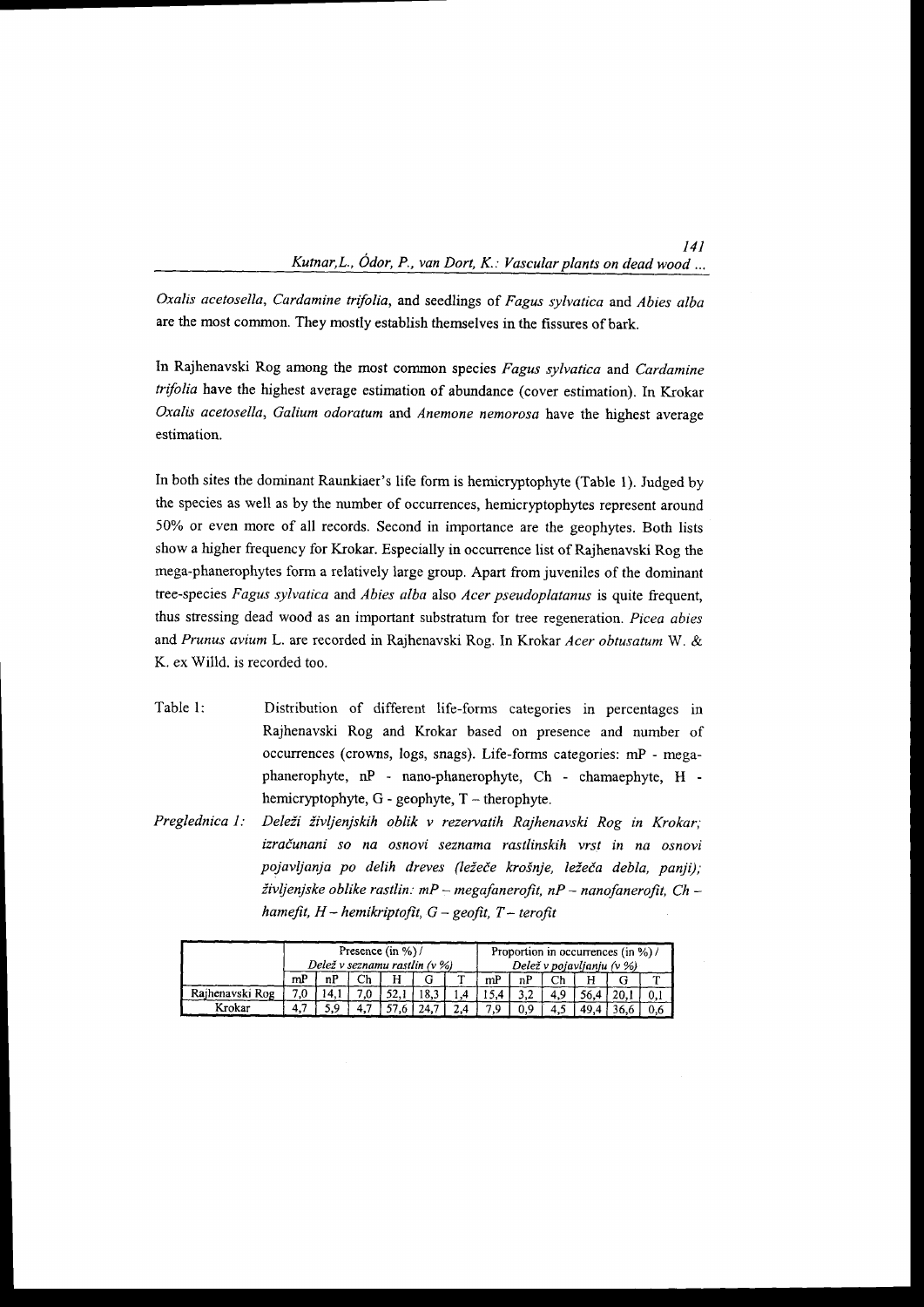Mega-phanerophytes on dead wood are in different stages of the juvenile phase. As already mentioned by HOČEVAR et al. (1985, 1995) only a few nano-phanerophytes are to be found.

The importance of dead wood as a favourable substrate to regeneration is not restricted to trees. It also may enhance the diversity of the forest ecosystem by enabling the establishment of a variety of vascular species.

The plant-species composition on CWD is more or less similar to that of the surroundings (PUNCER / ZUPANČIČ 1970, PUNCER / WOJTERSKI / ZUPANČIČ 1974, PUNCER 1980, HOČEVAR et al. 1985, 1995, ZUPANČIČ / PUNCER 1995). But due to very specific site-conditions of dead wood significant differences in abundance of plant species between CWD and surrounding forest could be found. Nurse logs are important in the regeneration of fir in Rajhenavski Rog.

Especially in Krokar, species richness is high. In contrast to bryophytes (ODOR / VAN DORT 2002) the species richness is higher in Krokar than in Rajhenavski Rog. Though both sites are located in a well-forested landscape, on limestone and dolomite, the dead wood of Krokar seems to be influenced by a greater variation in factors as micro-climate, soil and air humidity, effect of wind etc. These very heterogeneous site conditions are favourable to plants with very different demands. Consequently we found characteristic plants of humid-wet soil as well as species that favour more sunny and warm conditions. On CWD of Krokar, characteristic species of very different syntaxa were found: Vaccinto-Piceetea (e.g. Vaccinium myrtillus L.), Tilio-Acerion (e.g. Leucoium vernum) on one hand, and Erico-Pinetea s. lat. (e.g. Laserpitium krapfii Crantz), Adenostyletalia (e.g. Thalictrum aquilegiifulium L.) on other hand. In Rajhenavski Rog the site conditions are more uniform (with less extremes), and mesophilic species predominate.

The investigated part of Rajhenavski Rog belongs to the dinaric fir-beech forest (Omphalodo-Fagetum (Treg. 1957) Mar. et al. 1993), which could be divided to many different subassociations.

The selected part of Krokar has already been described by HOČEVAR et al. (1985) as a beech forest with Pre-Dinaric floristic elements. Based on this and the fact that the only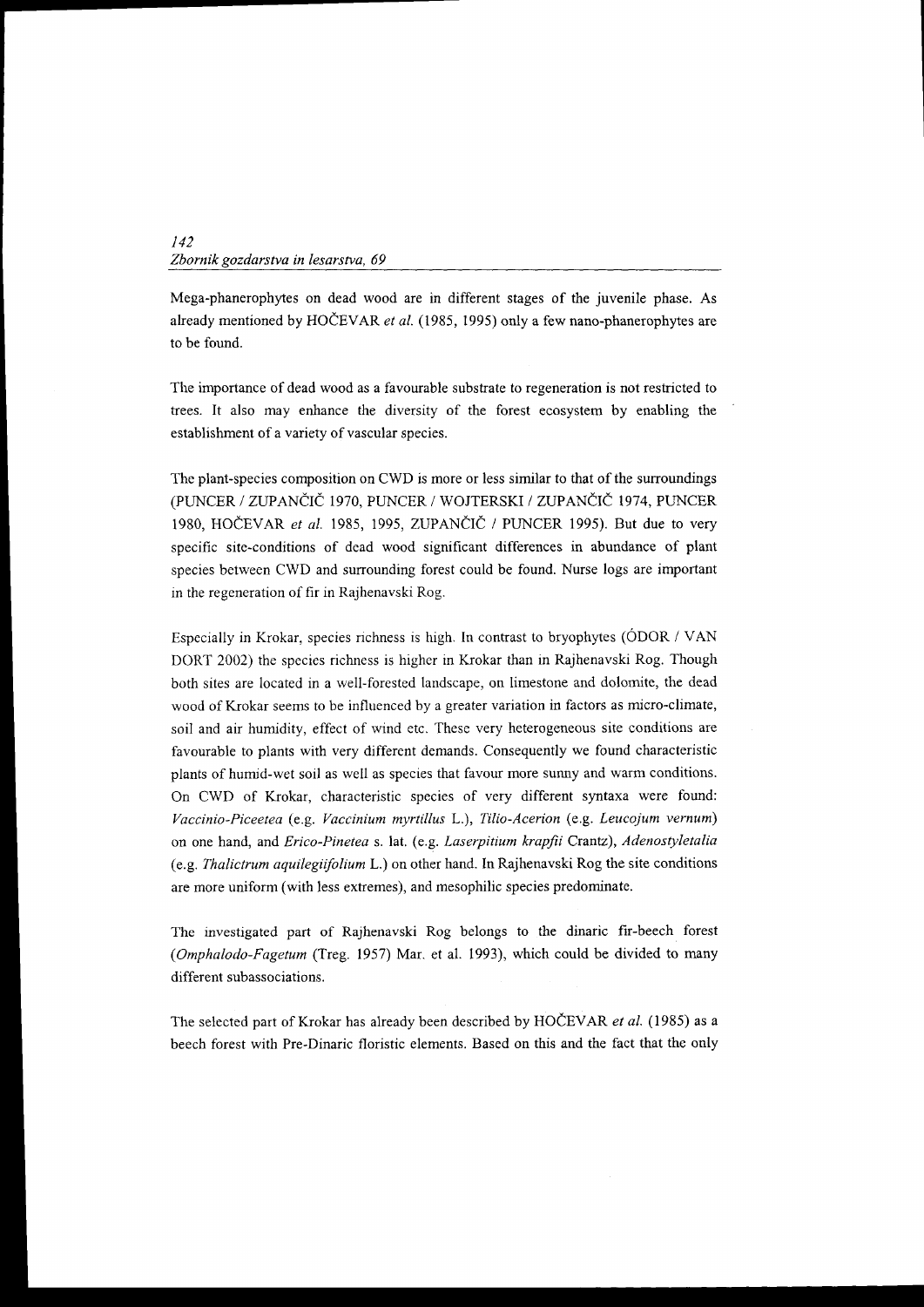r43

floristic element discriminating between mountain beech forest and Dinaric fir-beech forest is *Abies alba* (MARINČEK / PUNCER / ZUPANČIČ 1983), we have described the selected site as a ffansition zone between Pre-Dinaric mountain beech forest and Dinaric fir-beech forest despite presence of the floristic elements of very different syntaxa.

# 5 CONCLUSIONS ZAKLJUČKI

In two near-natural forests in southern Slovenia dead wood is one of the crucial elements of biodiversity. It plays a significant role in forest regeneration. Many species ftequently establish themselves and regenerate often on logs and (the base of) snags of dead trees. In these two virgin forest remnants dead wood offers very favourable conditions for many vascular plants and enhances their richness.

#### 6 POVZETEK

Odmrlo drevje oziroma veliki lesni ostanki (ang. coarse woody debris; CWD) predstavljajo pomembno strukturno in ekološko komponento gozdnih ekosistemov: so pomemben vir hranil, močno vplivajo na pedogenetske procese in imajo pomembno vlogo v življenju mnogih organizmov (npr. glive, mahovi, lišaji, nevretenčarji, dvoživke, ptiči duplarji, mali sesalci) (HARMON et al. 1986, SAMUELSSON / GUSTAFSSON / INGELÖG 1994, CSÓKA 2000). Odmrlo drevje nudi ugodne pogoje tudi za življenje mnogih vaskularnih rastlin; vendar med njimi ni takih, ki bi bile obligatno vezane na lesne ostanke. Odmrlo drevje ima tudi pomembno negovalno vlogo pri pomlajevanju gozda y borealnih ekosistemih (HARMON et al. 1986, HOFGAARD 1993, SAMUELSSON / GUSTAFSSON / INGELÖG 1994, ESSEEN et al. 1997, ULANOVA 2000.

Evropski gozdovi so večinoma pod vplivom človeka, zato je le malo naravnih gozdov (pragozdnih ostankov), v katerih v preteklosti ni bilo intenzivnega gospodarjenja (PETERKEN 1996, ROSE 1992). V gospodarskih gozdovih je delež mase odmrlih dreves precej manjši kot v naravnih oziroma sonaravnih gozdovih (GREEN / PETERKEN 1997,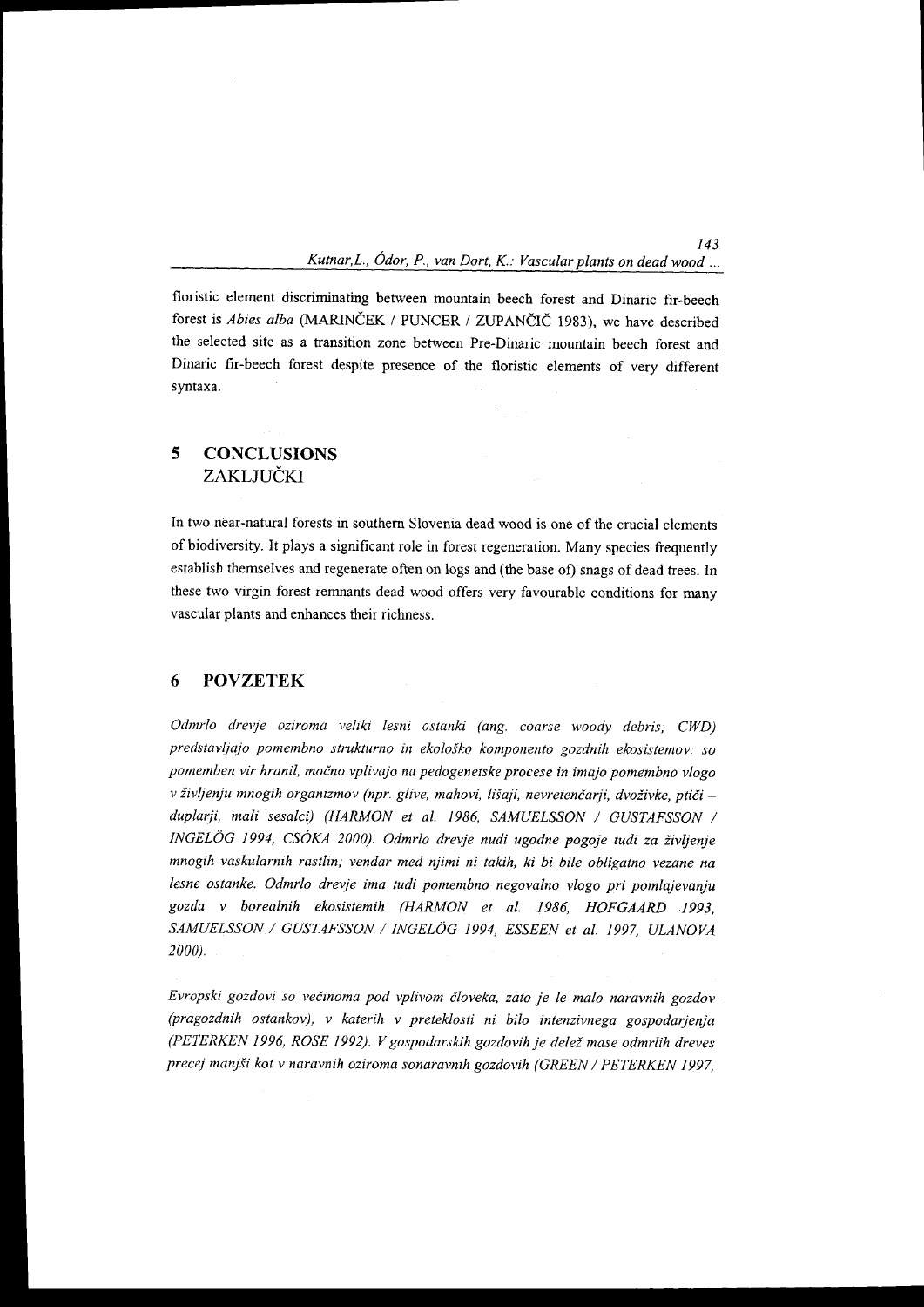KIRBY et al. 1997, ANDERSSON / HYTTEBORN 1991, LESICA et al. 1991, SAMUELSSON / GUSTAFSSON / INGELÖG 1994, BONČINA 2000a,b, JONSSON 2000, ÓDOR / STANDOVÁR 2001).

Med redkimi pragozdnimi ostanki v Evropi sta tudi rezervata Rajhenavski Rog in Krokar na jugu Slovenije, v bližini Kočevja. Zanju so značilni sestoji z dominatno bukvijo in jelko, z razgibano večplastno vertikalno zgradbo; z mozaikom različnih razvojnih faz; z velikim deležem odmrlega drevja. V preteklosti so bile v obeh rezervatih že opravljene nekatere raziskave višjih rastlin, gliv, mahov in lišajev (PUNCER / ZUPANČIČ 1970, PUNCER / WOJTERSKI / ZUPANČIČ 1974, MARINČEK / PUNCER / ZUPANČIČ 1980, PUNCER 1980, HOČEVAR et al. 1985, 1995, ZUPANČIČ / PUNCER 1995), vendar vaskularne rastline na odmrlem drevju do sedaj še niso bile posebej proučevane.

V ta namen smo na južnem robu Rajhenavskega Roga izbrali 110 odmrlih drevesih, na južnem robu Krokarja pa 102 drevesi. Izbrano drevje je bilo v različnih fazah razgradnje in različnih debelin. Jeseni 2001 in spomladi 2002 smo popisali rastline na panjih, ležečih deblih in krošnjah izbranih odmrlih dreves. Upoštevali smo tudi rastline, ki se pojavljajo med koreničnikom (deloma na mineralnih tleh tik ob panjih dreves), in rastline na koreninah izruvanih dreves. Njihovo obilje (številčnost in zastiranje) smo ocenili v štir i stopenjski skali.

Nomenklaturo rastlin smo povzeli po delih Register flore Slovenije (TRPIN / VRES 1995) in Mala flora Slovenije (MARTINCIC et al. 1999). Analizirali smo vrstno sestavo vaskularnih rastlin, frekvenco pojavljanja, pestrost in delež Raunkiaer-jevih življenjskih oblik (1934, povzeto po MARTINČIČ et al. 1999).

Po tej metodologiji smo na 212 odmrlih drevesih popisali 110 vaskularnih rastlin. V Rajhenavskem Rogu smo našli 71 vrst, v Krokarju pa 85 vrst. Ločeno smo na vseh delih (ležeče krošnje, ležeča debla, panji) izbranih dreves v Rajhenavskem Rogu ugotovili 1.359 pojavljanj rastlinskih vrst, v Krokarju pa 1.387 pojavljanj. V povprečju smo na drevo (združeni vsi obstoječi deli) v Rajhenavskem Rogu popisali 9,97 vrst (na posameznem drevesu je raslo med 2 in 29 vrst); v Krokarju je bilo v povprečju 11,13 vrst na drevo (razpon med 0 in 26 vrst).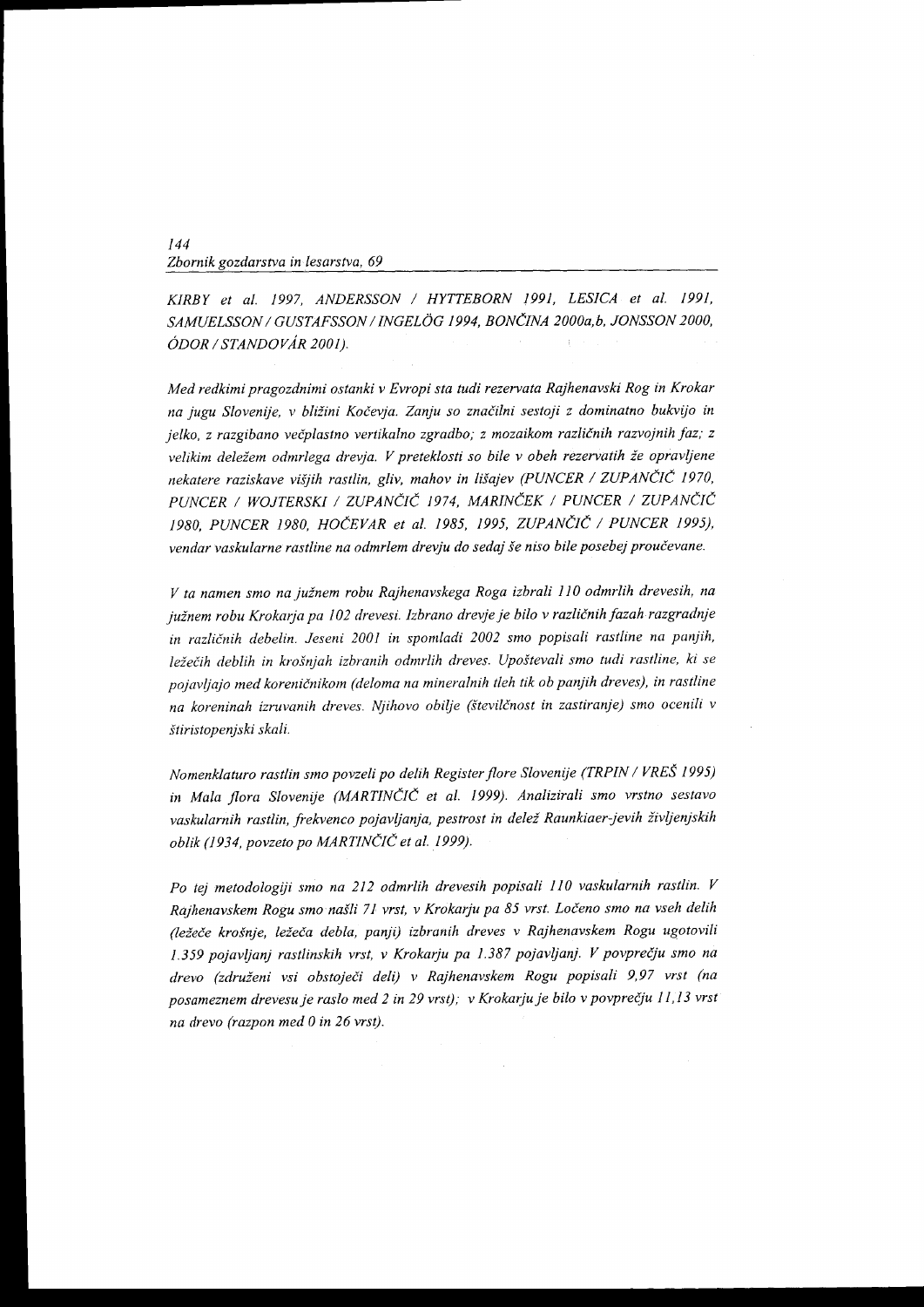145

Najpogostejši vrsti sta bili Cardamine trifolia in Oxalis acetosella, ki smo ju našli na 85 % vseh 212 dreves. Na vei kot polovici vseh dreves smo popisali tudi vrste Galium odoratum (76 %), Fagus sylvatica (67 %), Omphalodes verna (63 %) in Cardamine enneaphyllos (55 %).

Vrste, ki so na objektu Rajhenavski Rog poleg Cardamine trifolia in Oxalis acetosella prisotne na več kot tretjini izbranih dreves, so: Galium odoratum, Fagus sylvatica, Omphalodes verna, Abies alba, Brachypodium sylvaticum, Cardamine enneaphyllos, Senecio fuchsii. Na Krokarju pa so to naslednje vrste: Galium odoratum, Cardamine enneaphyllos, Anemone nemorosa, Omphalodes verna, Fagus sylvatica, Mercurialis perennis, Galeobdolon luteum agg., Isopyrum thalictroides, Acer pseudoplatanus.

Ugotovili smo očitno razliko v pomlajevanju dveh vodilnih drevesnih vrst  $-$  bukve in jelke. Medtem ko je bukev pogosta na odmrlem drevju v obeh rezervatih, se jelka večinoma pojavlja le v Rajhenavskem Rogu. Vzroka za to razliko sta verjetno: (a) večji pritisk divjadi (obžiranje jelke) na Krokarju; (b) manjša zračna vlažnost. Na delu Krokarja, kjer se nahajajo izbrana drevesa, je namreč zaznaven izrazit vpliv toplih zračnih mas, ki se iz Kolpske doline dvigajo prek južnih- in jugozahodnih ostenij Borovške gore. K nižji zračni vlažnosti proučevanega predela Krokarja prispeva tudi odprtost oziroma večja prezračenost. V Rajhenavskem Rogu je večja zračna vlažnost posledica bolj izrazite večplastnosti sestojev, tesnejšega sklepa krošenj (bolj senčno), gostih pomladitvenih jeder bukve in osojnih vrtač.

Razlikovalne vrste, ki so bolj pogoste v Rajhenavskem Rogu kot na Krokarju in dobro nakazujejo razlike med njima, so npr. Brachypodium sylvaticum, Sanicula europaea, Fragaria vesca in Polystichum aculeatum.

Med razlikovalnimi vrstami Krokarja proti Rajhenavskem Rogu so predvsem geofiti, kot so npr. Anemone nemorosa, Isopyrum thalictroides, Cardamine enneaphyllos, Leucojum vernum, Cardamine bulbifera in Allium ursinum, poleg njih pa še Mercurialis perennis, Acer pseudoplatanus in Veronica montana.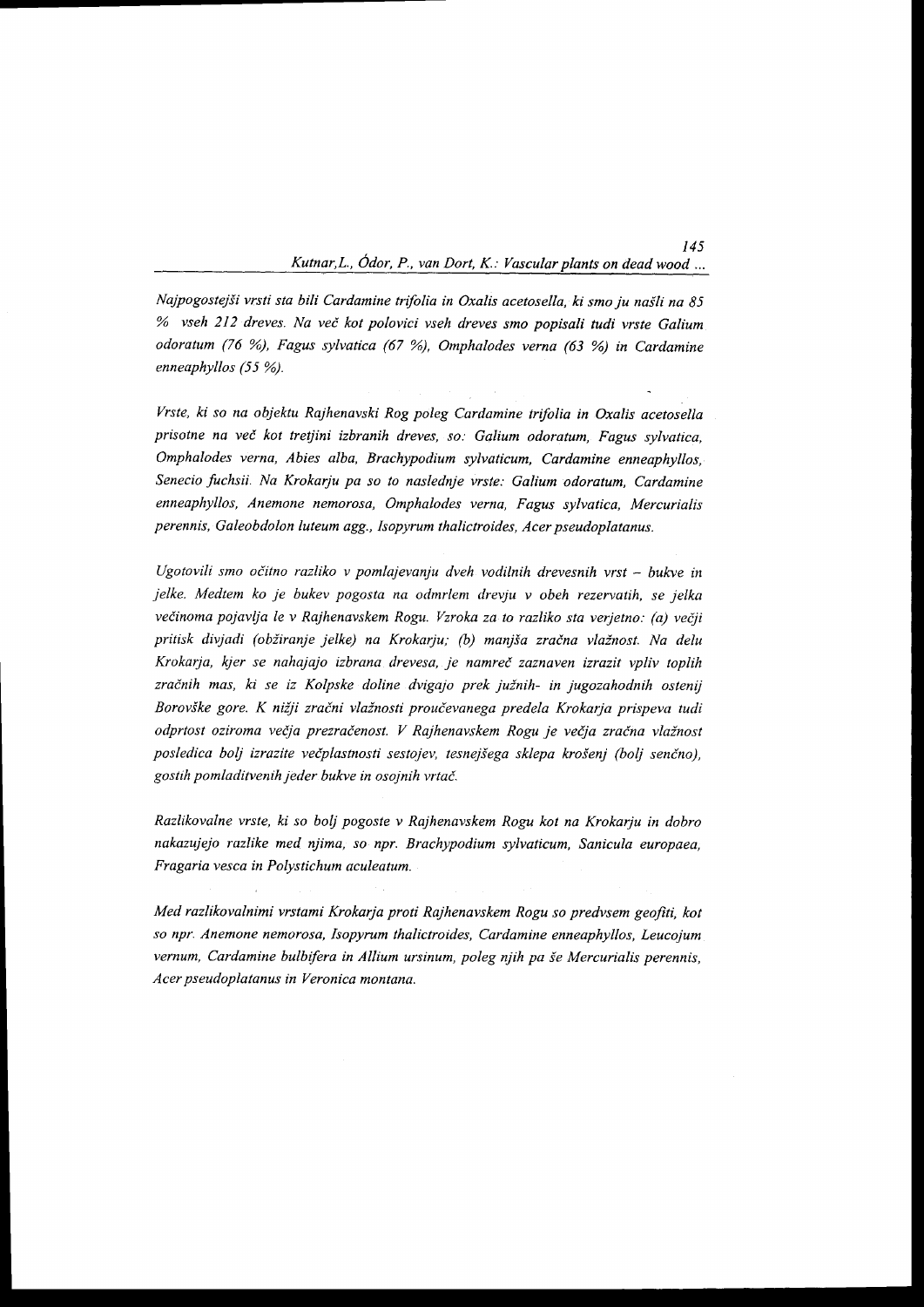Glede na frekvenco pojavljanja na vseh delih odmrlega drevja smo vaskularne vrste najpogosteje našli na ležečih deblih (52,7 % od 2.746 pojavljanj). Zelo redke so vrste, ki nas eljujejo krošnje odmrlih dreves.

Večino pojavljanj so prispevale rastline, ki poraščajo tla v območju koreničnikov dreves (ob vznožju razpadajočih panjev), in rastline, ki rastejo na bolj razgrajenih ležečih deblih. Vrste, ki poraščajo malo razgrajene lesne ostanke, so redke. Med njimi smo naipogosteje našli vrsti Oxalis acetosella in Cardamine trifolia ter bukove in jelove klice. Te naseljujejo večje razpoke na lubju.

Med prevladujočimi vrstami sta v Rajhenavskem Rogu imeli najvišjo oceno obilja (zastiranja) bukev in trilistna penuša (Cardamine trifolia); na Krokarju pa Oxalis acetosella, Galium odoratum in Anemone nemorosa.

Med življenjskimi oblikami prevladujejo hemikriptofiti, ki predstavljajo približno 50 % v seznamu rastlin in v celotnem številu pojavljanja po posameznih delih dreves. Poleg njih imajo večji delež tudi geofiti. Med megafanerofiti smo poleg dominantnih vrst (bukve in jelke) pogosteje zabeležili tudi gorski javor (Acer pseudoplatanus). Le izjemoma smo na velikih lesnih ostankih Rajhenavskega Roga našli smreko (Picea abies) in češnjo (Prunus avium), na Krokarju pa topolistni javor (Acer obtusatum).

V nasprotju z mahovi (ÓDOR / VAN DORT 2002) je pestrost vaskularnih rastlin večja na Krokarju kot v Rajhenavskem Rogu. Rastiščne razmere (mikroklima, talna in zračna vlažnost, vpliv vetra itd.) so na Krokarju bolj raznolike. Zaradi tega lahko tu najdemo tako vrste razmeroma vlažnih rastišč kot vrste prisojnih, toplih rastišč. Na odmrlem drevju in v neposrednem območju njihovega vpliva smo popisali vrste različnih sintaksonov, kot so Vaccinio-Piceetea (npr. Vaccinium myrtillus), Tilio-Acerion (npr. Leucojum vernum), Erico-Pinetea s. lat. (npr. Laserpitium krapfii) in Adenostyletalia  $(npr.$  Thalictrum aquilegiifolium). V proučevanem delu Rajhenavskega Roga so rastiščne razmere manj raznolike (manj ekstremov), zato tu prevladujejo mezofilne vrste.

146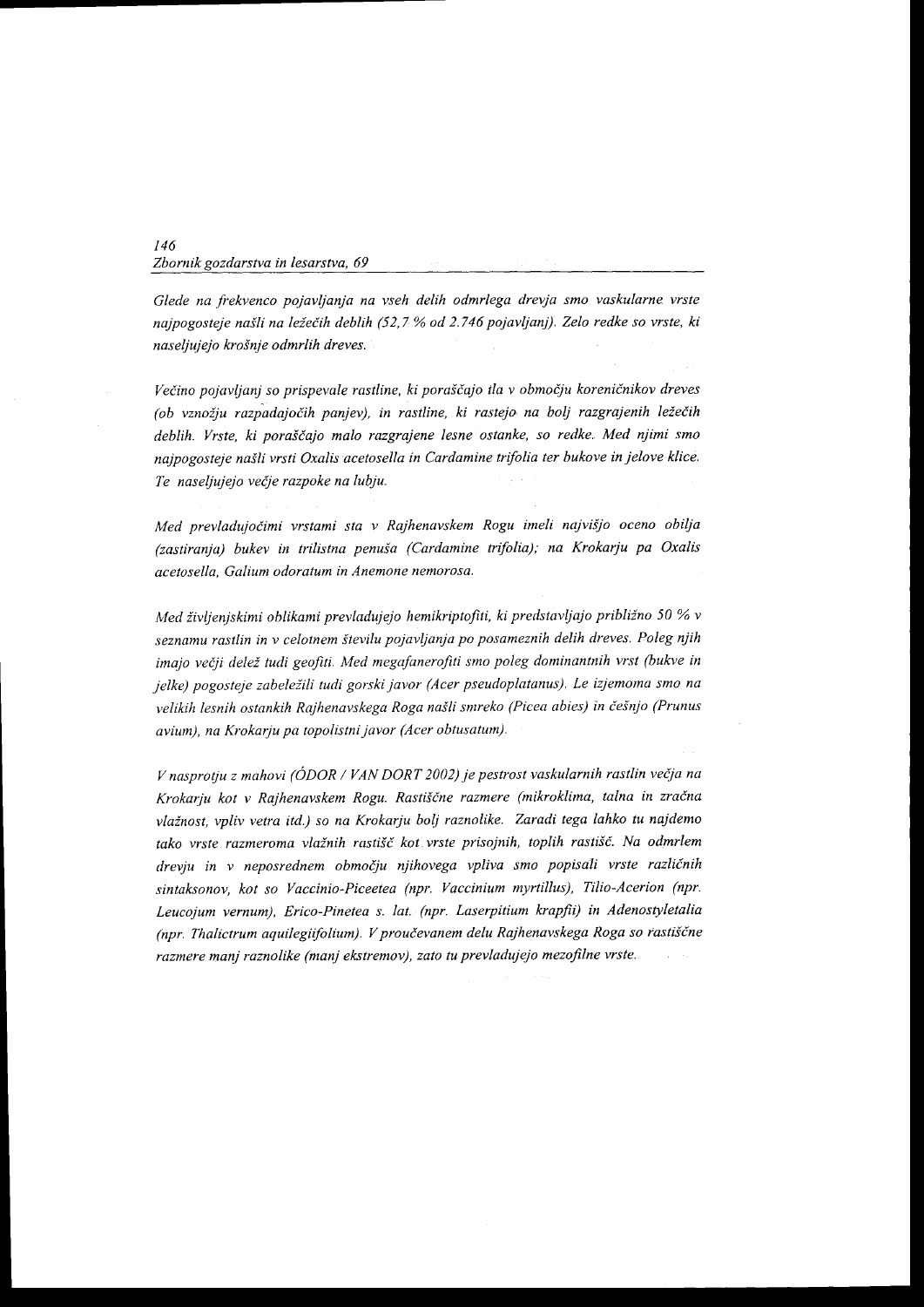147

#### $\overline{7}$ **REFERENCES** VIRI

- ANDERSSON, L. I. / HYTTEBORN, H., 1991. Bryophytes and decaying wood a comparison between managed and natural forest.- Holarctic Ecology 14: 121-130.
- AUDE, E. / LAWESSON, J. E., 1998. Vegetation in Danish beech forests: the inrportance of soil, microclimate and management factors, evaluated by variation partitioning.- Plant Ecology 134: 53-65.
- BONČINA, A., 1999. Stand dynamics of the virgin forest Rajhenavski Rog (Slovenia) during the past century.- V: DIACI, J. (ed.), Virgin Forests and Forest reserves in Central and East European Countries. Ljubljana, BF, Oddelek za gozdarstvo in obnovljive gozdne vire, str. 95-110.
- BONČINA, A., 2000a. Primerjava strukture gozdnih sestojev in sestave rastlinskih vrst v pragozdu in gospodarskem gozdu ter presoja uporabnosti izsledkov za gozdarsko nadrtovanje.- (A comparison of stand strucfure and plant species composition between virgin forest remnants and managed forests, and result considerations with regard to forest planning). - Zbornik gozdarstva in lesarstva 63: 153-181.
- BONČINA, A., 2000b. Comparison of structure and biodiversity in the Rajhenav virgin forest remnant and managed forest in the Dinaric region of Slovenia.- Global Ecology & Biogeography 9: 201-21 1.
- CHRISTENSEN, M. / EMBORG, J. 1996. Biodiversity in natural versus managed forest in Denmark.- Forest Ecology and Management 85: 47-51.
- CSÓKA, G., 2000. Az elpusztult, korhadó fa szerepe az erdei biodiverzitás fenntartásában (The role of dead wood in the maintenance of biodiversity in forests).- V: FRANK, T. (ed.), Természet - Erdő - Gazdálkodás (Nature - Forest - Management). Eger, Magyar Madártani és Természetvédelmi Egyesület, Pro Silva Hungaria Egyesiilet: 85-96.
- ESSEEN, P.-A. / EHNSTRÖM, B. / ERICSON, L. / SJÖBERG, K., 1997. Boreal forests.- Ecological Bulletins 46: 16-47.
- GREEN, P. / PETERKEN, G. F., 1997. variation in the amount of dead wood in the woodlands of the Lower Wye Valley, UK in relation to the intensity of management.- Forest Ecology and Management 98: 229-238.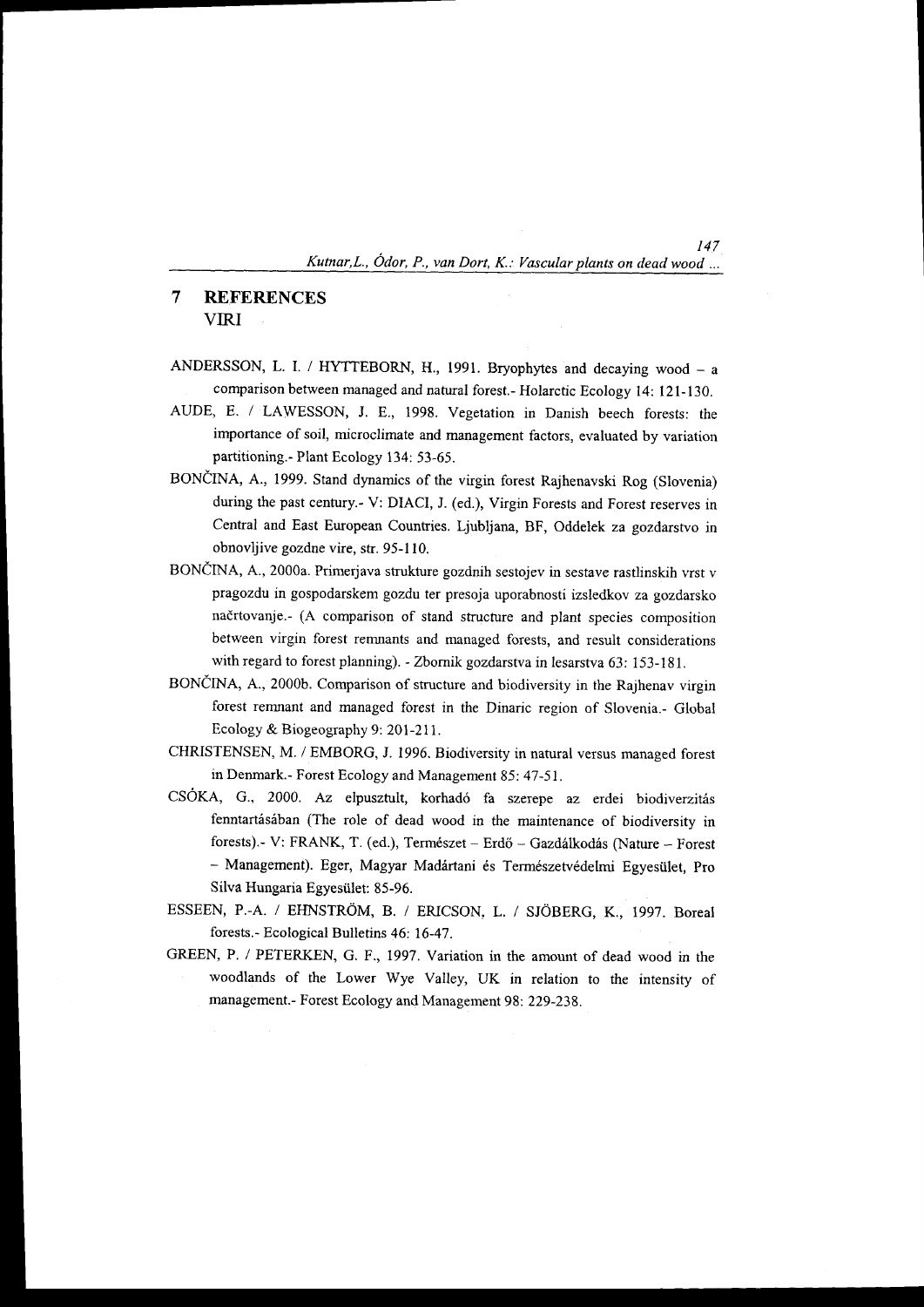- GUSTAFSSON, L. / HALLINGBACK, T., 1988. Bryophyte flora and vegetation of managed and virgin conifrous forest in South-West Sweden.- Biological Conservation 44: 283-300.
- HARMON, M. E. I FRANKLIN, J; F. / SWANSON, F. J. / SOLLINS, P. / GREGORY, S. V. / LATTIN, J. D. / ANDERSON, N. H.. / CLINE, S. P. / AUMEN, N. G. /
	- . SEDELL, J. R. / LIENKAEMPER, G. W. / CROMACK, K. / CUMMINS, K. W., 1986. Ecology of coarse woody debris in temperate ecosystems.- Advances in Ecological Research l5: 133-276.
- HARTMAN, T., 1999. Hundred years of virgin forest conservation in Slovenia.- V: Diaci, J. (ed.), Virgin Forests and Forest reserves in Central and East European Countries. Ljubljana, Oddelek za gozdarstvo in obnovljive gozdne vire: I I l-120.
- HOČEVAR, S. / BATIČ, F. / PISKERNIK, M. / MARTINČIČ, A., 1985. Preddinarski gorski pragozdovi. Trdinov vrh in Ravna gora na Gorjancih, Kopa v Kočevskem Rogu in Krokar na hrbtu pogorja Borov5ka gora - Planina nad Kolpo. (Mikoflora, vegetacija in ekologija).- Ljubljana, VTOZD za gozdarstvo, IGLG, Strokovna in znanstvena dela 76, 267 str.
- HOČEVAR, S. / BATIČ, F. / PISKERNIK, M. / MARTINČIČ, A., 1995. Glive v pragozdovih Slovenije. 3. Dinarski gorski pragozdovi na Kočevskem in v Trnovskem gozdu.- Ljubljana, Gozdarski inštitut Slovenije, Strokovna in znanstvena dela 1 17, 320 str.
- HOFGAARD, A., 2000. Structure and regeneration pattern in a virgin Picea abies forest in northern Sweden.- Joumal of Vegetation Science 4: 601-608.
- JONSSON, B. G., 2000. Availability of coarse woody debris in a boreal old-growth Picea abies forest.- Journal of Vegetation Science 11: 51-56.
- KIRBY, K. J. / REID, C. M. / THOMAS, R. C. / GOLDSMITH, F. B., 1997. Preliminary estimates of fallen dead wood and standing dead trees in managed and unrnanaged forests in Britain.- Journal of Applied Ecology 35: 148-155.
- KRUYS, N. / FRIES, C. / JONSSON, B. G. / LÄMÄS, T. / STÄHL, G., 1999. Wood inhabiting cryptogams on dead Norway spruce (Picea abies) trees in managed Swedish boreal forests.- Canadian Joumal of Forest Research 29: 178-186.
- LESICA, P. / MCCLINE, B. / COOPER, S. V. / HONG, W. S., 1991. Differences in lichen and bryophyte communities between old-growth and managed secondgrowth forests in the Swan Valley, Montana.- Canadian Joumal of Botany 69: 1745-1755.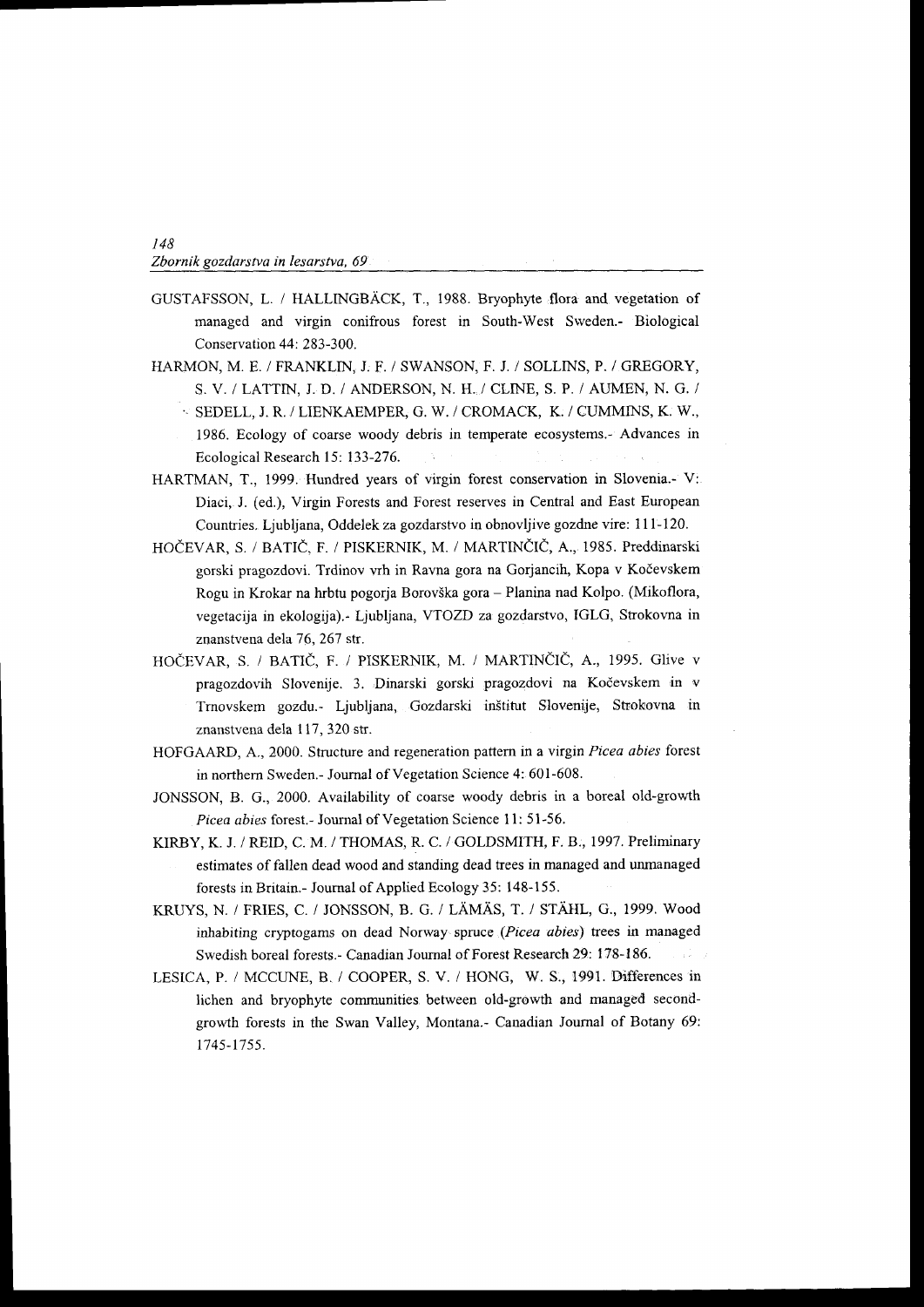149

- MARINČEK, L. / PUNCER, I. / ZUPANČIČ, M., 1980. Die floristischen und strukturellen Unterschiede zwischen dem Urwald und dem Wirtschaftswald der Gesellschaft Abieti-Fagetum dinaricum.- V: Bericht iiber das internationale Symposium der internationalen Vereinigung fiir Vegetationskunde in Rinteln. Vaduz: 249-263.
- MARINČEK, L. / PUNCER, I. / ZUPANČIČ, M., 1983. Preddinarski gozd bukve in velike mrtve koprive na Ribniško-Kočevskem območju.- Skopje, Macedonian Academy of Science and Arts, Contributions 4, 1-2: 103-115.
- MARTINEIC, A. / WRABER, T. / JOGAN, N. / RAVNIK, V. / PODOBNIK. A. / TURK, B. / VREŠ, B., 1999. Mala flora Slovenije. Ključ za določevanje praprotnic in semenk (tretja, dopolnjena in spremenjena izdaja).- Ljubljana, Tehniška založba Slovenije, 845 str.
- ÓDOR, P. / STANDOVÁR, T., 2001. Richness of bryophyte vegetation in near-natural and managed beech stands: the effects of management-induced differences in dead wood.- Ecological Bulletins 49: 219-229.
- ODOR, P. / VAN DORT, K., 2002. Beech dead wood inhabiting bryophyre vegeration in two Slovenian forest reserves.- Zb. Gozd. in. Les 69: 155 - 169.
- PETERKEN, G. F., 1996. Natural woodland. Ecology and conservation in northern temperate regions.- Cambridge, Cambridge University Press, 521 str.
- PUNCER, I. / ZUPANČIČ, M., 1970. Prašuma Rajhenavski Rog na Kočevskom.-Sarajevo, Akademija nauka i umjetnosti Bosne i Hercegovine, Odjeljenje prirodnih i matematidkih nauka, Posebna izdanja, XV, knjiga 4, sfr. 103-109.
- PUNCER, I. / WOJTERSKI, T. / ZUPANČIČ, M., 1974. Der Urwald Kočevski Rog in Slowenien. - Fragmenta Floristica et Geobotanica, 20: 41-87.
- PUNCER, I., 1980. Dinarsko jelovo bukovi gozdovi na Kočevskem.- (Die dinarischen Tannen-Buchenwälder im Gebiete von Kočevje).- Ljubljana, SAZU, Razred za prirodoslovne vede, Razprave 22, 6: 407 -561.
- RAMBO, T. R. / MUIR, P. S., 1998. Bryophyte species association with coarse woody debris and stand ages in Oregon.- The Bryologist l0l: 366-376.
- RAUNKIAER, C., 1934. The life forms of plants and statistical plant geography.-Clarendon Press, Oxford, 632 str.
- ROSE, F., 1992. Temperate forest management: its effect on bryophyte and lichen floras and habitats.- V: BATES, J. W. / FARMER, A. M. (eds.), Bryophytes and Lichens in a Changing Environment. Oxford, Canderon Press, str. 2ll-233.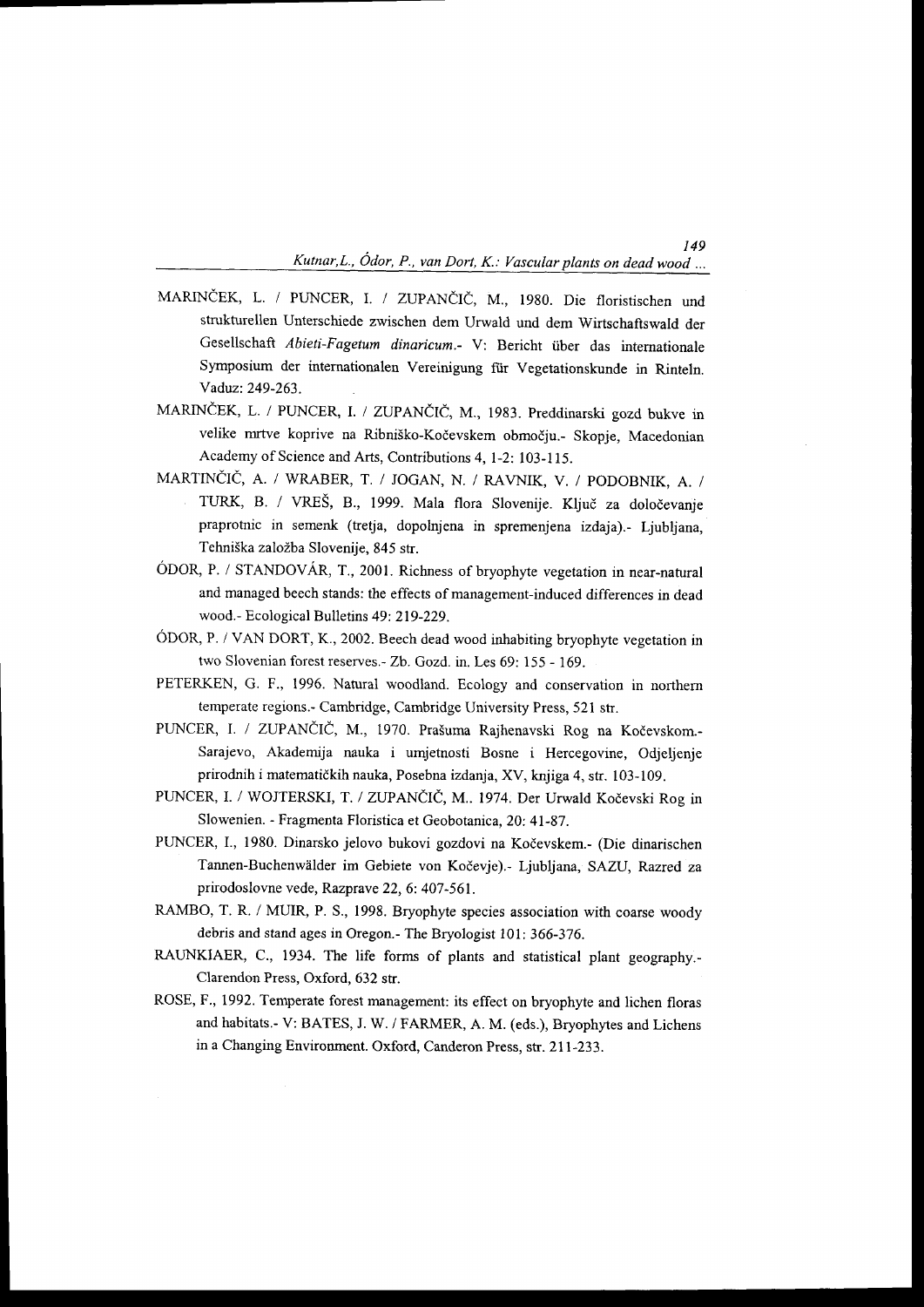- SAMUELSSON, J. / GUSTAFSSON, L. / INGELÖG, T., 1994. Dying and dead trees a review of their importance for biodiversity.- Uppsala, Swedish Threatened Species Unit, Swedish University of Agricultural Sciences, 109 str.
- SANDSTRÖM, U., 1992. Cavities in trees: Their occurrence, formation and importance for hole-nesting birds in relation to silvicultural practise.. PhD Thesis, Uppsala, Swedish University of Agricultural Sciences, Department of Wildlife Ecology.
- SIITONEN, J.,2001. Forest management, coarse woody debris and saproxylic organisms: Fennoscandian boreal forests as an example.- Ecological Bulletins 49: 1t-42.
- SILLER, I., 1986. Nagygombák cönológiai vizsgálata rezervátum és gazdasági bükkös állományokban (Phytosociological investigations of fungi in near-natural and managed beech stands).- Mikológiai Közlemények 2-3: 95-116.
- SIPPOLA, A. L. / RENVALL, P., 1999. Wood-decomposing fungi and seed-tree cutting: A 40-year perspective.- Forest Ecology and Management I 15: 183-201.
- 5\$DERSTROM, L., 1988. The occurrence of epxylic bryophyte and lichen species in an old natural and a managed forest stand in Northeast Sweden.- Biological Conservation 45: 169-178.
- TRPIN, D. / VRES, 8., 1995. Register flore Slovenije. Praprotnice in cvetnice.- Ljubljana, ZRC SAZU, Biološki inštitut, 143 str.
- ULANOVA, N. G., 2000. The effects of windthrow on forests at different spatial scales: a review.- Forest Ecology and Management 135: 155-161 .
- ZUPANČIČ, M. / PUNCER, I., 1995. Über zwei weniger bekannte Urwälder Krokar und Strmec in Slowenien.- Sauteria 6: 139-156.

## ACKNOWLEDGEMENTS ZAHVALA

The authors wish to express their thanks Matej Rupel and all other collaborators from Slovenian Forestry Institute for their assistance in fieldwork. The financial support given by grants EU 5<sup>th</sup> Framework Programme Nat-Man (QLRT1-CT99-1349) is greatly acknowledged.

 $\sim 10^7$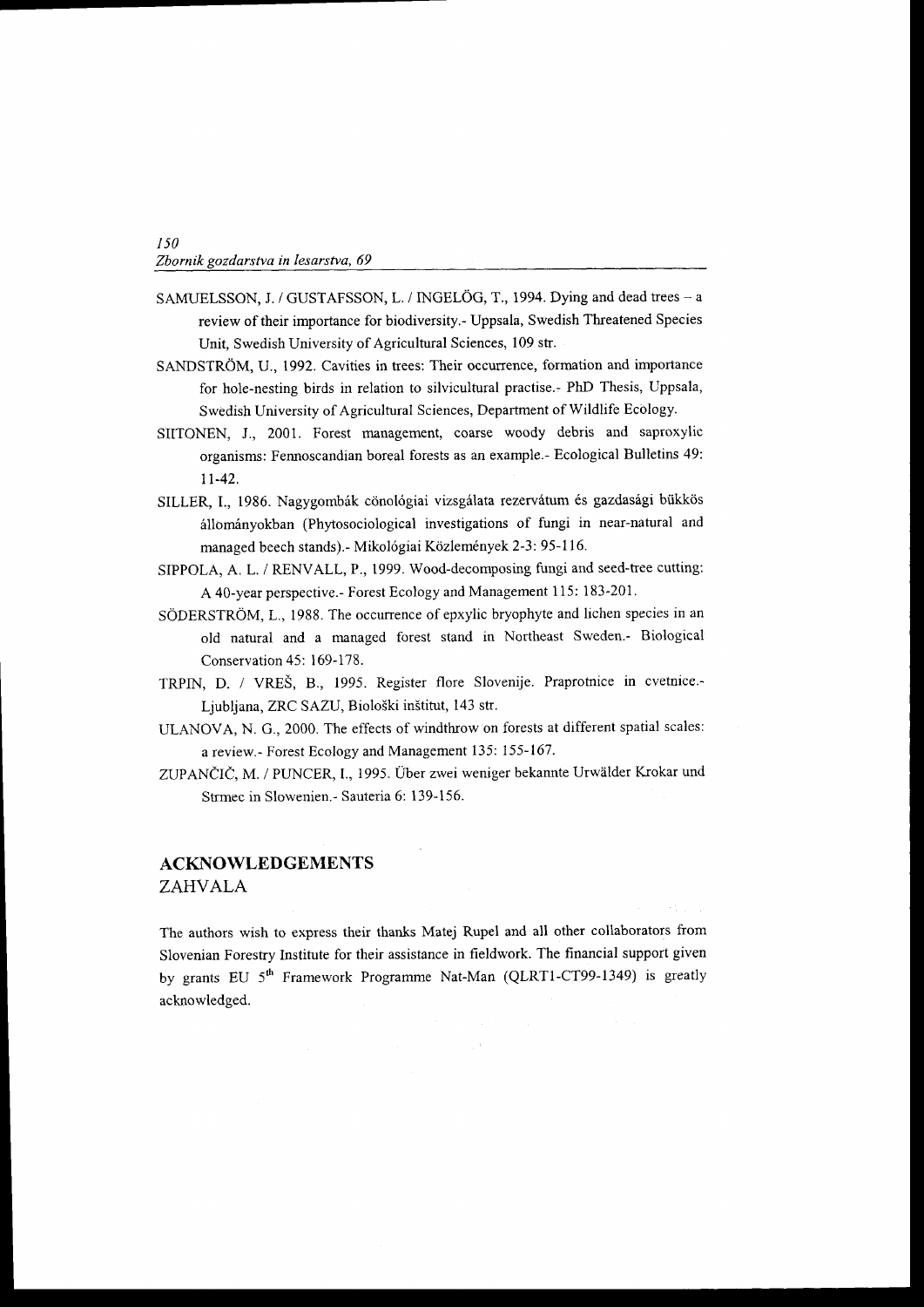#### 8 **APPENDIX PRILOGA**

- Appendix 1: The list of species includes the number of occurrences of species in Rajhenavski Rog and Krokar. The number of investigated trees was 110 in Rajhenavski Rog and 102 in Krokar. (Life-forms categories: mP - megaphanerophyte, nP - nano-phanerophyte, Ch - chamaephyte, H hemicryptophyte,  $G$  - geophyte,  $T$  – therophyte.)
- Seznam rastlin s številom pojavljanj na odmrlem drevju (velikih lesnih Priloga 1: ostankih) v rezervatih Rajhenavski Rog in Krokar; število izbranih dreves: 110 (Rajhenavski Rog) oziroma 102 (Krokar); (življenjske oblike rastlin:  $mP$  – megafanerofit,  $nP$  – nanofanerofit,  $Ch$  – hamefit,  $H$  – hemikriptofit,  $G$  $-$  geofit,  $T$  – terofit)

| No. /                   | Species /                                |                 | Rajhenavski | Krokar                  |                 | Life-form /           |
|-------------------------|------------------------------------------|-----------------|-------------|-------------------------|-----------------|-----------------------|
| Št.                     | Vrsta                                    | N               | Rog<br>$\%$ | N                       | $\frac{0}{0}$   | Življenjska<br>oblika |
| 1                       | Abies alba Mill.                         | 61              | 55,5        | 1                       | 1,0             | mP                    |
| $\overline{2}$          | Acer obtusatum W. & K. ex Willd.         |                 |             | Ī                       | 1,0             | mP                    |
| $\overline{3}$          | Acer pseudoplatanus L.                   | 17              | 15,5        | 36                      | 35,3            | mP                    |
| $\overline{\mathbf{4}}$ | Aconitum lycoctonum L. subsp. vulparia   |                 |             | 1                       | 1,0             | H                     |
| 5                       | Actaea spicata L.                        |                 |             | ı                       | 1,0             | G                     |
| 6                       | Adoxa moschatellina L.                   |                 |             | $\overline{3}$          | 2,9             | H                     |
| 7                       | Ajuga reptans L.                         | $\overline{2}$  | 1,8         |                         |                 | H                     |
| $\overline{8}$          | Allium ursinum L.                        |                 |             | 15                      | 14,7            | G                     |
| 9                       | Allium victorialis L.                    |                 |             | 3                       | 2,9             | G                     |
| 10                      | Anemone nemorosa L.                      | 19              | 17,3        | 71                      | 69,6            | G                     |
| 11                      | Aposeris foetida (L.) Less.              |                 |             | 6                       | 5,9             | H                     |
| 12                      | Aremonia agrimonoides (L.) DC.           | 14              | 12,7        | 1                       | 1,0             | H                     |
| 13                      | Arum maculatum L.                        |                 |             | $\mathbf{1}$            | 1,0             | $\overline{G}$        |
| 14                      | Asarum europaeum L.                      | 1               | 0,9         |                         |                 | H                     |
| 15                      | Athyrium filix-femina (L.) Roth          | 13              | 11,8        | 11                      | 10,8            | Н                     |
| 16                      | Brachypodium sylvaticum (Huds.) P.Beauv. | 45              | 40,9        | 3                       | 2,9             | H                     |
| 17                      | Calamagrostis arundinacea (L.) Roth      | $\overline{3}$  | 2,7         | $\overline{\mathbf{3}}$ | 2,9             | H                     |
| 18                      | Calamintha grandiflora (L.) Moench       | 13              | 11,8        | 7                       | 6,9             | $\mathbf H$           |
| 19                      | Cardamine bulbifera (L.) Crantz          | 8               | 7,3         | 28                      | 27,5            | G                     |
| 20                      | Cardamine enneaphyllos (L.) Crantz       | $\overline{43}$ | 39.1        | 74                      | 72,5            | G                     |
| $\overline{21}$         | Cardamine trifolia L.                    | 102             | 92,7        | 79                      | 77,5            | G                     |
| 22                      | Cardaminopsis arenosa (L.) Hayek         |                 |             | $\overline{2}$          | 2,0             | H                     |
| 23                      | Carex digitata L.                        | $\overline{2}$  | 1,8         | l                       | 1,0             | H                     |
| 24                      | Carex pilosa Scop.                       |                 |             | 5                       | 4,9             | $\mathbf H$           |
| 25                      | Carex sylvatica Huds.                    | 11              | 10,0        | 3                       | 2,9             | Н                     |
| 26                      | Chrysosplenium alternifolium L.          | 5               | 4,5         |                         |                 | H                     |
| 27                      | Circaea alpina L.                        | ï               | 0,9         |                         |                 | G                     |
| 28                      | Convallaria majalis L.                   |                 |             | 3                       | 2,9             | G                     |
| 29                      | Cyclamen purpurascens Mill.              | $\overline{3}$  | 2,7         | 3                       | $\frac{1}{2,9}$ | G                     |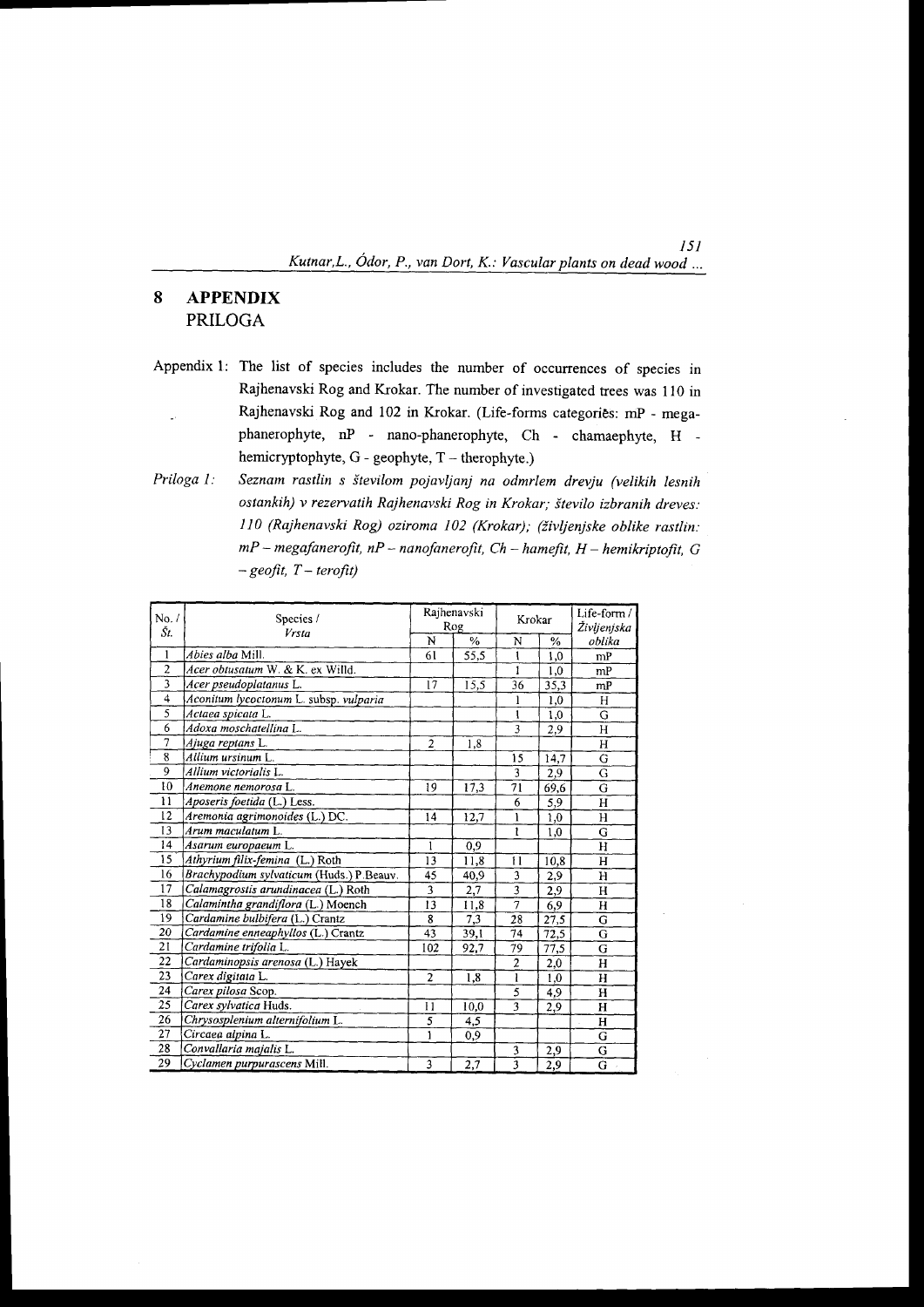| 152                                 |  |
|-------------------------------------|--|
| Zbornik gozdarstva in lesarstva, 69 |  |

# Appendix 1: (continuation)

Priloga 1: (nadaljevanje)

| No. /           | Species /                             |                 | Rajhenavski | Krokar                  |                  | Life-form $/$            |  |
|-----------------|---------------------------------------|-----------------|-------------|-------------------------|------------------|--------------------------|--|
| Št.             | Vrsta                                 |                 | Rog         |                         |                  | Življenjska              |  |
|                 |                                       | N               | $\%$        | N                       | %                | oblika                   |  |
| 30              | Cystopteris fragilis (L.) Bernh.      | $\overline{2}$  | 1,8         |                         |                  | Н                        |  |
| 31              | Daphne laureola L.                    | 8               | 7,3         |                         |                  | nP                       |  |
| $\overline{32}$ | Daphne mezereum L.                    | 9               | 8,2         |                         |                  | nP                       |  |
| 33              | Doronicum austriacum Jacq.            | l               | 0,9         | $\overline{\mathbf{c}}$ | 2.0              | Н                        |  |
| 34              | Dryopteris carthusiana agg.           | 20              | 18,2        | 5                       | 4,9              | н                        |  |
| 35              | Dryopteris filix-mas agg.             | 10              | 9.1         | 14                      | 13,7             | H                        |  |
| 36              | Epilobium montanum L.                 | 5               | 4,5         | 2                       | 2,0              | н                        |  |
| 37              | Euphorbia amygdaloides L.             | $\overline{11}$ | 10,0        | 10                      | 9,8              | $\overline{\mathbf{ch}}$ |  |
| 38              | Euphorbia carniolica Jacq.            |                 |             | 8                       | 7,8              | н                        |  |
| 39              | Fagus sylvatica L.                    | 86              | 78,2        | 55                      | 53,9             | mP                       |  |
| 40              | Festuca altissima All.                | $\mathbf{3}$    | 2,7         | 7                       | 6,9              | н                        |  |
| 41              | Fragaria vesca L.                     | 19              | 17,3        |                         |                  | Н                        |  |
| 42              | Galeobdolon luteum agg.               | 27              | 24,5        | 41                      | 40,2             | Ch                       |  |
| 43              | Galium odoratum (L.) Scop.            | 87              | 79,1        | 75                      | 73,5             | н                        |  |
| 44              | Gentiana asclepiadea L.               |                 |             | 2                       | 2,0              | H                        |  |
| 45              | Geranium robertianum agg.             | 1               | 0,9         | 7                       | 6,9              | T                        |  |
| 46              | Gymnocarpium dryopteris (L.) Newm.    | $\overline{c}$  | 1,8         |                         |                  | $\overline{G}$           |  |
| 47              | Hacquetia epipactis (Scop.) DC.       |                 |             | 7                       | 6,9              | H                        |  |
| 48              | Helleborus niger L.                   |                 |             | $\overline{5}$          | 4,9              | H                        |  |
| 49              | Helleborus odorus W. & K. ex Willd.   |                 |             | $\overline{2}$          | 2,0              | $\overline{H}$           |  |
| 50              | Hepatica nobilis Schreber             |                 |             | 4                       | $\overline{3,9}$ | H                        |  |
| 51              | Homogyne sylvestris (Scop.) Cass.     |                 |             | $\overline{2}$          | $\overline{2,0}$ | $\overline{H}$           |  |
| 52              | Hordelymus europaeus (L.) C.O.Harz    | 1               | 0,9         | [4]                     | 13,7             | Ğ                        |  |
| 53              | Iris graminea L.                      |                 |             | 1                       | 1,0              | G                        |  |
| 54              | Isopyrum thalictroides L.             | 3               | 2,7         | 38                      | 37,3             | G                        |  |
| 55              | Lamium orvala L.                      | $\overline{2}$  | 1.8         | 10                      | 9,8              | $\overline{H}$           |  |
| 56              | Laserpitium krapfii Crantz            |                 |             | 5                       | 4,9              | н                        |  |
| 57              | Leucojum vernum L.                    |                 |             | 32                      | 31,4             | $\overline{G}$           |  |
| 58              | Lilium martagon L.                    |                 |             | 11                      | 10,8             | G                        |  |
| 59              | Lonicera alpigena L.                  | $\overline{c}$  | 1.8         | $\mathbf{I}$            | 1,0              | nP                       |  |
| 60              | Luzula sylvatica (Huds.) Gaudin       |                 |             | ī                       | $\overline{1,0}$ | H                        |  |
| 61              | Lycopodium annotinum L.               | I               | 0,9         |                         |                  | $\overline{\text{Ch}}$   |  |
| 62              | Maianthemum bifolium (L.) F.W.Schmidt | 5               | 4,5         | $\mathbf{1}$            | 1,0              | G                        |  |
| 63              | Melampyrum pratense L.                |                 |             | 1                       | 1,0              | T                        |  |
| 64              | Melittis melissophyllum L.            |                 |             | 1                       | 1,0              | H                        |  |
| 65              | Mercurialis perennis L.               | 16              | 14,5        | 55                      | 53,9             | н                        |  |
| 66              | $Mycelis$ muralis $(L.)$ Dum.         | 22              | 20,0        | 21                      | 20,6             | H                        |  |
| 67              | Myrrhis odorata (L.) Scop.            |                 |             | 1                       | 1,0              | Н                        |  |
| 68              | Neottia nidus-avis (L.) L.C.Rich.     |                 |             | 3                       | 2.9              | G                        |  |
| 69              | Omphaodes verna Moench                | 68              | 61,8        | 66                      | 64,7             | $H^{\circ}$              |  |
| 70              | Oxalis acetosella L.                  | 101             | 91,8        | 80                      | $\sqrt{78.4}$    | H                        |  |
| $\overline{71}$ | Paris quadrifolia L.                  | 5               | 4,5         | 9                       | 8,8              | G                        |  |
| 72              | Phegopteris connectilis (Michx.) Watt | $\mathbf{I}$    | 0,9         |                         |                  | $\overline{G}$           |  |
| $\overline{73}$ | Phyllitis scolopendrium (L.) Newm.    | $\overline{5}$  | 4,5         |                         |                  | $\mathbf H$              |  |
| 74              | Phyteuma ovatum Honck.                |                 |             | 4                       | 3,9              | H                        |  |
| $\overline{75}$ | Picea abies (U.) Karsten              | $\mathbf{1}$    | 0.9         |                         |                  | mP                       |  |

 $\ddot{\phantom{a}}$